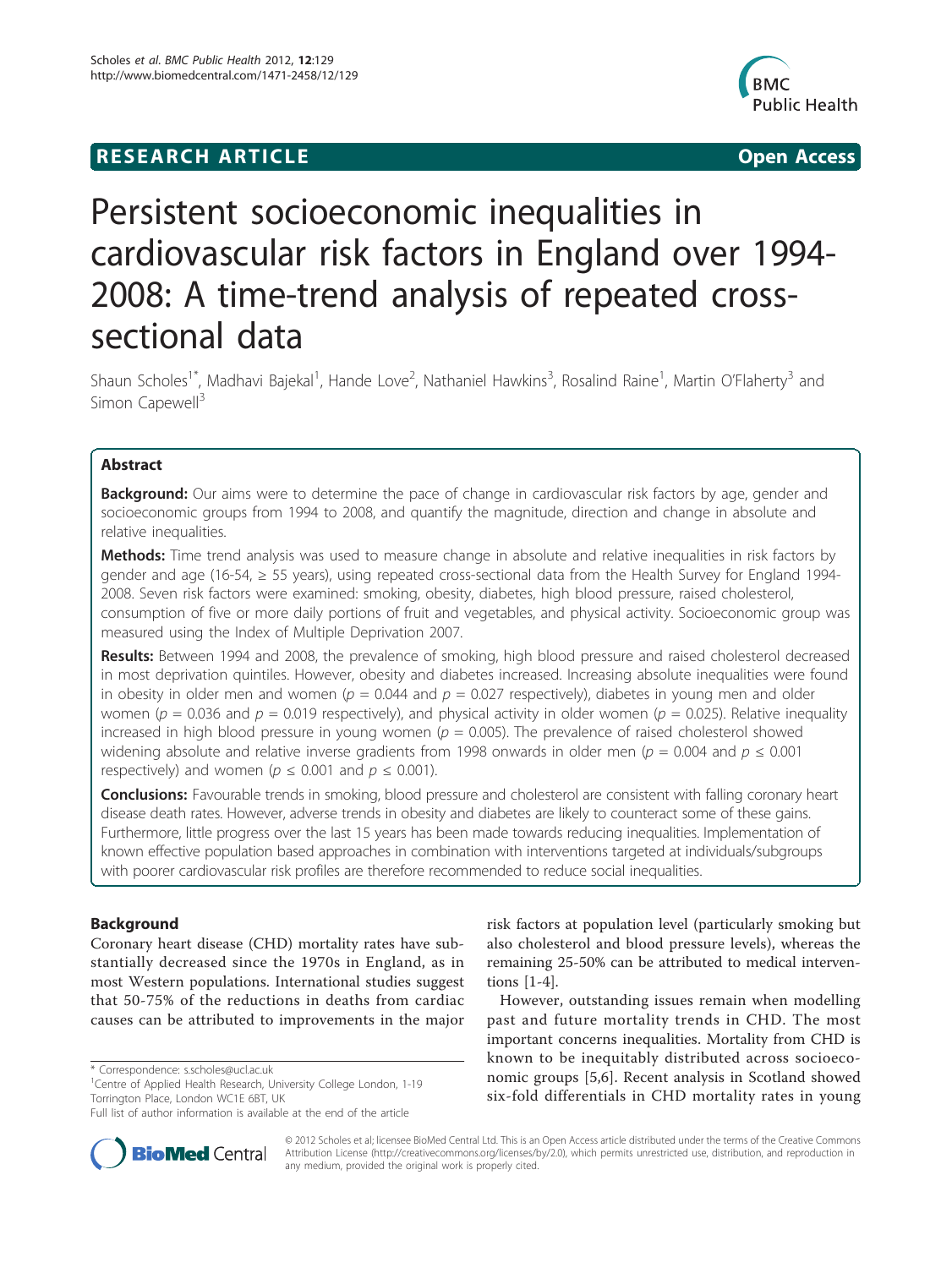people living in the most and least deprived areas [\[7](#page-12-0)]. In England, narrowing of absolute inequalities in age adjusted CHD death rates from 1982 to 2006 coincided with slower relative rates of improvement in the most deprived areas [[8\]](#page-12-0).

Although downward trends in CHD mortality have been impressive, the slower relative rates of improvement in the most deprived quintiles show that the gains could have been larger than those observed had the gains been shared equally across all areas. Given the importance of risk factors in explaining population trends in CHD, it stands to reason that any change in the magnitude and/or direction of socioeconomic gradients in CHD mortality may be explained by parallel changes in risk factors [[9](#page-12-0)]. However, evidence on changes in social inequalities in risk factors in England is limited. A prospective cohort study over a twenty year period assessed major risk factors only twice and did not include women or older men [[10](#page-12-0)]. Yet monitoring the magnitude, direction and change in risk factors by social groups in the adult population as a whole may have powerful implications for present and future inequalities in CHD mortality.

Using data from the Health Survey for England (HSfE), we assessed the pace of change in seven cardiovascular risk factors by age, gender, and socioeconomic groups from 1994 to 2008 and monitored changes in absolute and relative inequalities. Both measures are essential: using relative measures alone fails to allow monitoring of changes in absolute risk factor levels across groups [\[11](#page-12-0)]. Furthermore, the size, direction and change in measures of inequality are associated with underlying levels of health. Relative inequalities tend to be larger when prevalence is low, whereas inequalities measured on an absolute scale are negligible at both very low and very high levels [[12,13](#page-13-0)]. If levels of risk factor exposure decline across all groups (i.e. improve over time) declines in absolute inequalities (which are beneficial from the perspective of overall population health), may coincide with increasing inequalities on the relative scale. Guidance from the World Health Organization recommends that monitoring both absolute and relative inequalities is needed to provide a clear picture of health and its distribution across society, and, crucially, to assess policy impacts on health equity [[14\]](#page-13-0).

# Methods

# Population and study design

The Health Survey for England (HSfE), an annual nationwide health examination survey of the English non-institutional population, has been described in detail elsewhere [[15](#page-13-0)]. Briefly, members of a stratified random household sample (drawn from the Postcode Address File) that is socio-demographically

representative of the English population were invited to participate. The annual household response rate was approximately 78% in 1994, decreasing steadily to 64% in 2008. Data were collected at two visits. Firstly an interviewer's visit during which a questionnaire was administered and height and weight were measured. Secondly a visit from a trained nurse which included collection of blood samples, measurements of blood pressure and additional questioning including use of prescribed medication.

#### Risk factor measurements

We obtained data on seven risk factors according to age, gender, deprivation quintiles, and survey year (Table [1](#page-2-0)). Current cigarette smoking status and obesity ( $BMI \geq 30$  $\text{kg/m}^2$ ) were measured annually; high blood pressure was collected in all years except 1999 and 2004; reported fruit and vegetable consumption was recorded from 2001 onwards. A detailed module on cardiovascular disease and associated risk factors, including total cholesterol, diabetes, and physical activity was included in 1994, 1998, 2003, and 2006. Cholesterol and physical activity were also included in 2008. The physical activity questionnaire used in 1994 was not comparable to that used in later years and so our start year for estimating trends was 1998. Work-based activities were excluded from the summary measure of physical activity. Raised cholesterol was defined using a threshold of 5.0 mmol/l irrespective of whether respondents were currently taking lipid-lowering medication. This definition is consistent with usual Health Survey for England reporting which in turn reflects National Institute of Health and Clinical Excellence (NICE) guidelines [\[16](#page-13-0)]. High blood pressure was defined in terms of raised systolic blood pressure ( $\geq 140$  mmHg) as it better predicts CHD [\[17](#page-13-0)]. We examined trends in raised cholesterol and blood pressure irrespective of medication use as our main objective was to assess whether absolute and/or relative inequalities had diminished or increased regardless of the underlying reason. (For the sample sizes in each year for the main interview, nurse visit, and blood samples see Additional files [1, 2](#page-12-0) and [3\)](#page-12-0).

# Measure of socioeconomic circumstance

Socioeconomic circumstance was measured by the Index of Multiple Deprivation 2007 (IMD 2007). This is a composite index of relative deprivation at small area level (Lower Super Output Areas: LSOAs) based on seven domains of deprivation: income; employment; health deprivation and disability; education, skills and training; barriers to housing and services; crime and disorder, and living environment [[18,19](#page-13-0)]. Deprivation indices developed prior to the introduction of IMD such as the Carstairs Index and Townsend Index were based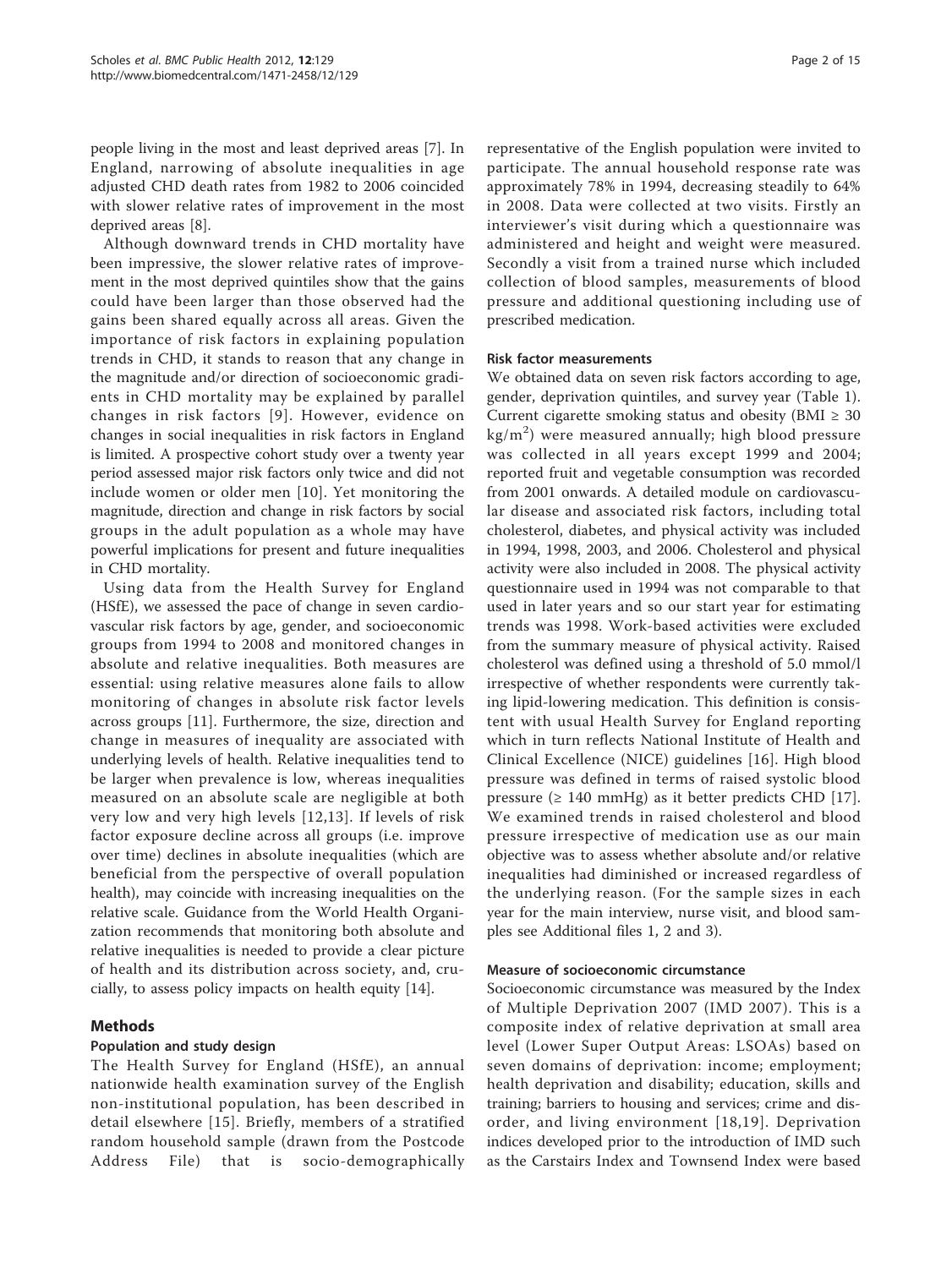| <b>Risk factor</b>                  | <b>Description</b>                                                                                                                                                                                                       | Years                                          | <b>Respondents</b><br>$(N)^a$ |
|-------------------------------------|--------------------------------------------------------------------------------------------------------------------------------------------------------------------------------------------------------------------------|------------------------------------------------|-------------------------------|
| Self-reported measures              |                                                                                                                                                                                                                          |                                                |                               |
| <b>Current cigarette</b><br>smoking | Self-reported status.                                                                                                                                                                                                    | 1994-2008                                      | 181 619                       |
| <b>Diabetes</b>                     | Those reporting diabetes that was doctor-diagnosed, excluding women who had only<br>had diabetes during pregnancy.                                                                                                       | 1994,1998,<br>2003,2006                        | 59 071                        |
| <b>Physical activity</b>            | High levels defined as spending 30 minutes or more of moderate or vigorous activity<br>on at least five days per week. No account was taken of exercise at work.                                                         | 1998,2003,<br>2006,2008                        | 58 184                        |
| Fruit and vegetable<br>consumption  | Portions per day. Healthy eating defined as consuming five or more portions per day.                                                                                                                                     | $2001 - 8$                                     | 91 225                        |
| Physical examination measurements   |                                                                                                                                                                                                                          |                                                |                               |
| <b>Obesity</b>                      | Obesity defined as BMI 30 kg/m <sup>2</sup> or more.                                                                                                                                                                     | 1994-2008                                      | 161 663                       |
| High blood<br>pressure              | Calculated as the mean of the 2nd and 3rd readings for those who had not eaten,<br>consumed alcohol or smoked in the 30 minutes prior to measurement. High blood<br>pressure defined as SBP at or greater than 140 mmHg. | All years except<br>1999 and 2004 <sup>b</sup> | 117 631                       |
| Raised cholesterol                  | Raised cholesterol defined as total cholesterol at or above 5.0 mmol/l. Those who<br>reported taking lipid lowering drugs were included.                                                                                 | 1994,1998,<br>2003,<br>2006,2008               | 44 743                        |

#### <span id="page-2-0"></span>Table 1 Risk factor definitions, availability and sample size

<sup>a</sup> Adults aged 16 and over

<sup>b</sup> Owing to small sample sizes survey data from 1997 onwards was pooled by merging two consecutive years

solely on census data and compiled at the electoral ward level of geography. The advantage of using IMD is that it combines census data with other data sources which can be updated regularly over the inter-censal period. Furthermore, it is calculated at LSOA level whose boundaries, unlike electoral wards, remain fixed over time making IMD more suitable for measuring change over time. LSOAs have a mean population of 1,500 people and so are smaller on average than wards (average of 6,000). Using smaller areas increases the likelihood that populations are more homogenous - larger areas such as wards are more likely to group together populations which differ in levels of deprivation [\[20\]](#page-13-0).

IMD was first introduced in 2004 (based on 2001 data) and has been updated in 2007 (based largely on 2005 data) and, most recently, in 2010 (using 2008 data). IMD scores are compiled using data from the 2001 Census and a variety of sources including from routine administrative returns to government departments (Health, Work and Pensions, HM Revenue & Customs, Children, Schools and Families, Communities and Local Government, Transport, Office for National Statistics) and non-governmental agencies (National Asylum Support Service, Prescribing Pricing Authority, Higher Education Statistics Agency and modelled estimates produced by Heriot-Watt University).

IMD 2007 scores of all LSOAs in England were grouped into quintiles, ranked in ascending order of deprivation score (Q1 most affluent; Q5 most deprived). The postcode address of responding households in each survey was linked to the LSOA and hence the corresponding deprivation quintile. 21 adults (< 0.02%) could not be linked and so were excluded from the analysis. Approximately one-fifth of the English population resides in each deprivation quintile. In comparison, 21.1% of survey respondents to the main interview lived in Q1 compared to 18.5% in Q5; equivalent figures for the nurse visit and blood samples were 22.2% and 17.0% and 22.5% and 16.6% [Additional files [1](#page-12-0), [2](#page-12-0) and [3\]](#page-12-0).

#### Statistical methods

Analyses were conducted separately for men and women stratified by age (16-54,  $\geq$  55 years). Data within these broad age bands were age standardised using ten year bands by the direct method using the European Standard Population as reference. Survey data from 2003 onwards were weighted for non-response, with different weights applied to the main interview, nurse visit, and blood samples. Non-response weights were not produced for data prior to 2003 due to good response rates in earlier surveys. The HSfE uses a clustered, stratified multistage sample design. To account for this complex design, 95% confidence intervals (CIs) were calculated using Stata version 11.1 (Stata Corp., College Station, Texas, USA).

#### Changes in risk factors over time

Two methods were used to estimate risk factor change. Firstly data from the first and last available year were used to estimate absolute change (i.e. percentage point differences for binary variables). Secondly log-binomial regression models were used to estimate annual change in prevalence ratios (PR) using the specific cardiovascular risk factor as the dependent variable with survey year and age as continuous independent variables. Two models were fitted to each quintile. The first model fitted the linear trend and so expressed annual change as a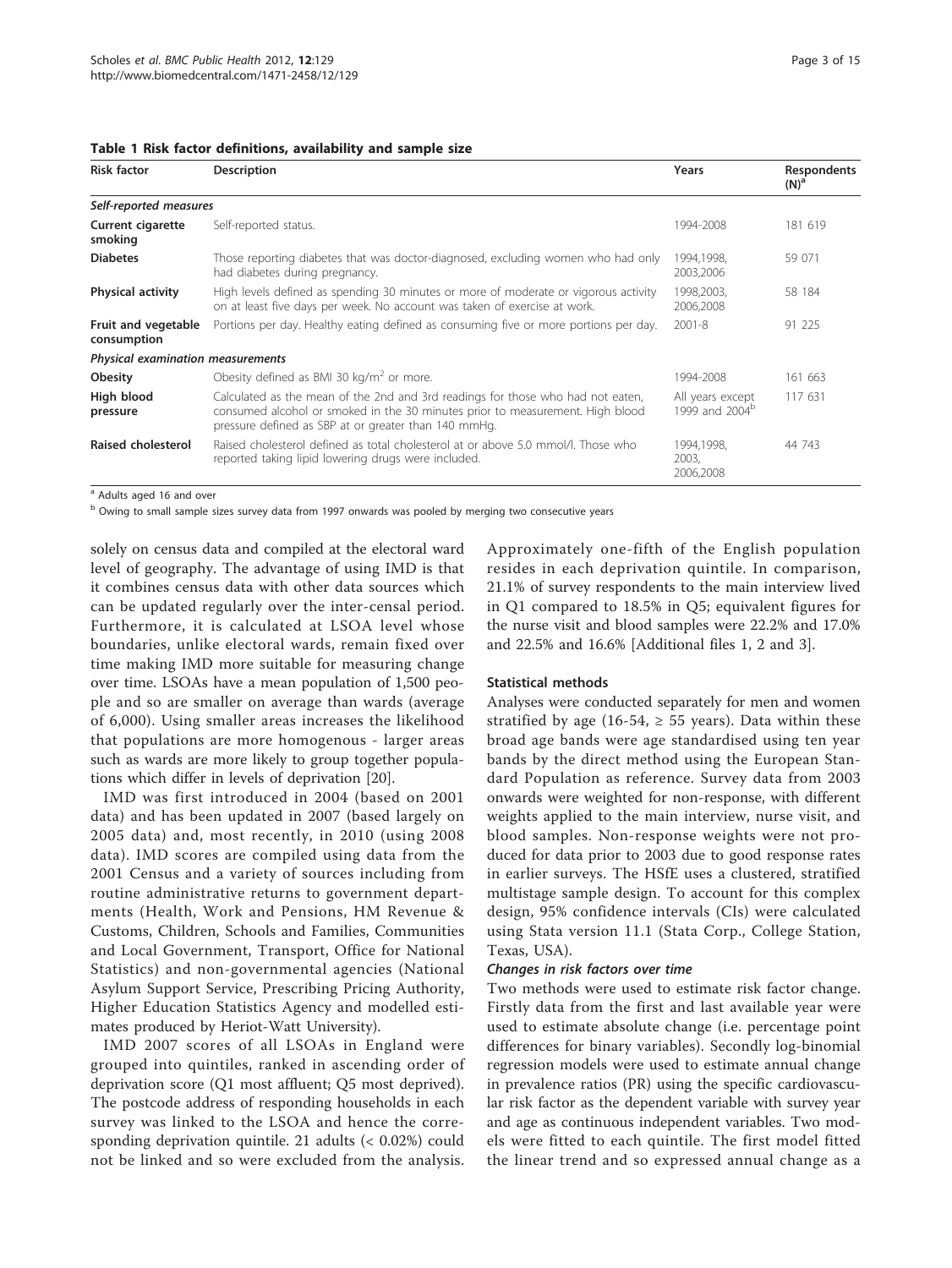constant PR (i.e. estimated prevalence in year t/estimated prevalence in year t-1). The second model fitted linear and quadratic trends (i.e. allowing for acceleration or deceleration in the pace of change). Quadratic trends were examined for risk factors that had a (mostly) continuous data series. Quadratic terms not significant at the 1% level were removed from the model leaving just the linear trend.

#### Change in absolute inequalities

Linear regression models were used to estimate absolute differences in risk factor prevalence with the risk factor as the dependent variable and IMD, age, and survey year as the three independent variables. Three models were fitted. First, four indicator variables for IMD were used with the most affluent quintile (Q1) selected to act as the reference category (Model 1a). The four coefficients denoted the difference in prevalence between each quintile and Q1 (year and age adjusted). To present a more parsimonious model in the event of a linear relationship, we fitted an alternative model using IMD as a five category ordinal level variable ranging from 1 to 5 (Model 2a). The coefficient for IMD denoted the difference in prevalence for a one level (unit) increase in IMD quintile (year and age adjusted). Using a linear term means that a unit increase produces the same absolute difference in prevalence regardless of where that unit increase occurs along the five category ordinal scale. The  $p$ -value served as a test for linear trend  $(5\%$ as the threshold for statistical significance).

We assessed change in absolute inequalities over time using the significance level of the coefficient(s) for an interaction term  $IMD \times survey \, year$ , which was added to the model including IMD, age, and survey year as independent variables (Model 3a). IMD was represented by an ordinal level variable if Model 2a showed supportive evidence of a linear trend. In this case, the interaction was represented in the model by a single term. Four indicator variables represented IMD if Model 2a did not show a linear trend. In this case, an overall test of four terms was used to examine whether the absolute changes in prevalence between each quintile and Q1 were all jointly equal to zero (i.e. no trend interaction effects).

# Change in relative inequalities

A similar procedure using log-binomial regression was used to estimate relative inequalities [[21\]](#page-13-0). Model 1b (IMD represented by four indicator variables) estimated the PR between each quintile and Q1 (year and age adjusted). The same ordinal level variable as above was used to examine any linear relationship (Model 2b) with the single term denoting change in the PR for a unit increase in IMD (year and age adjusted) and its  $p$ -value acted as a test of linear trend. An  $IMD \times survey$  year interaction term(s) was used to assess change in relative inequalities over time (Model 3b) with the results from Model 2b determining whether IMD was represented in the model by a single ordinal level variable (linear trend) or four indicator variables (non-linearity).

In summary, therefore, we computed 56 tests of change in inequalities over time: gender  $(2) \times$  age-group  $(2)$  × risk factors  $(7)$  × inequality measure  $(2)$ .

#### Sensitivity analyses - IMD minus the health domain

The IMD includes a health component which may lead to overestimation of the association between areabased deprivation and risk factors. We created an 'IMD-minus-health' quintile variable by standardising and exponentially transforming the six non-health domains and computing a non-health score by reallocating the health domain weight across the other domains in proportion to their original weights [[18](#page-13-0),[19,22\]](#page-13-0) and matching this variable to the survey data. Our analyses showed that excluding the health domain had little practical effect on the magnitude of absolute and relative inequalities with no systematic pattern in the differences, and thus the results of using the full IMD are presented here. (For results using the IMD measure excluding the health domain see Additional files [4](#page-12-0) and [5\)](#page-12-0).

# Results

# Trends in cardiovascular risk factors

Figures [1,](#page-4-0) [2,](#page-5-0) [3](#page-6-0) and [4](#page-7-0) show age-standardised risk factor trends by gender, age group, and deprivation quintile. Estimates of absolute change are shown in Additional files [6, 7](#page-12-0), [8](#page-12-0) and [9;](#page-12-0) estimates of annual change in prevalence ratios in Additional files [10](#page-12-0) and [11](#page-12-0).

# Overall change in risk factor levels, England 1994-2008

The prevalence of smoking, high blood pressure, and raised cholesterol decreased from 1994 to 2008. Smoking prevalence fell by 4.6% and 4.9% in young and old men respectively. The percentage of smokers fell by 6.1% in older women and was unchanged in young women until 2002 and then declined thereafter (7.5% reduction). The prevalence of high blood pressure fell by 3.5% in young men and by 14.4% in older men; equivalent figures in women were 3.2% and 19.6%. The prevalence of raised cholesterol fell by 9.7% and 29.1% in young and old men; equivalent figures in women were 11.6% and 18.0%. Levels of both self-reported physical activity and consumption of five or more daily portions of fruit and vegetables increased in men and women in both age groups. However, obesity and diabetes increased. Obesity prevalence increased by 8.4% in young men and by 7.6% in both young and old women; a 14.5% increase occurred in older men. The prevalence of diabetes increased by 1% and 5% in the youngest and oldest age groups [see Additional files [6](#page-12-0), [7, 8](#page-12-0) and [9](#page-12-0)].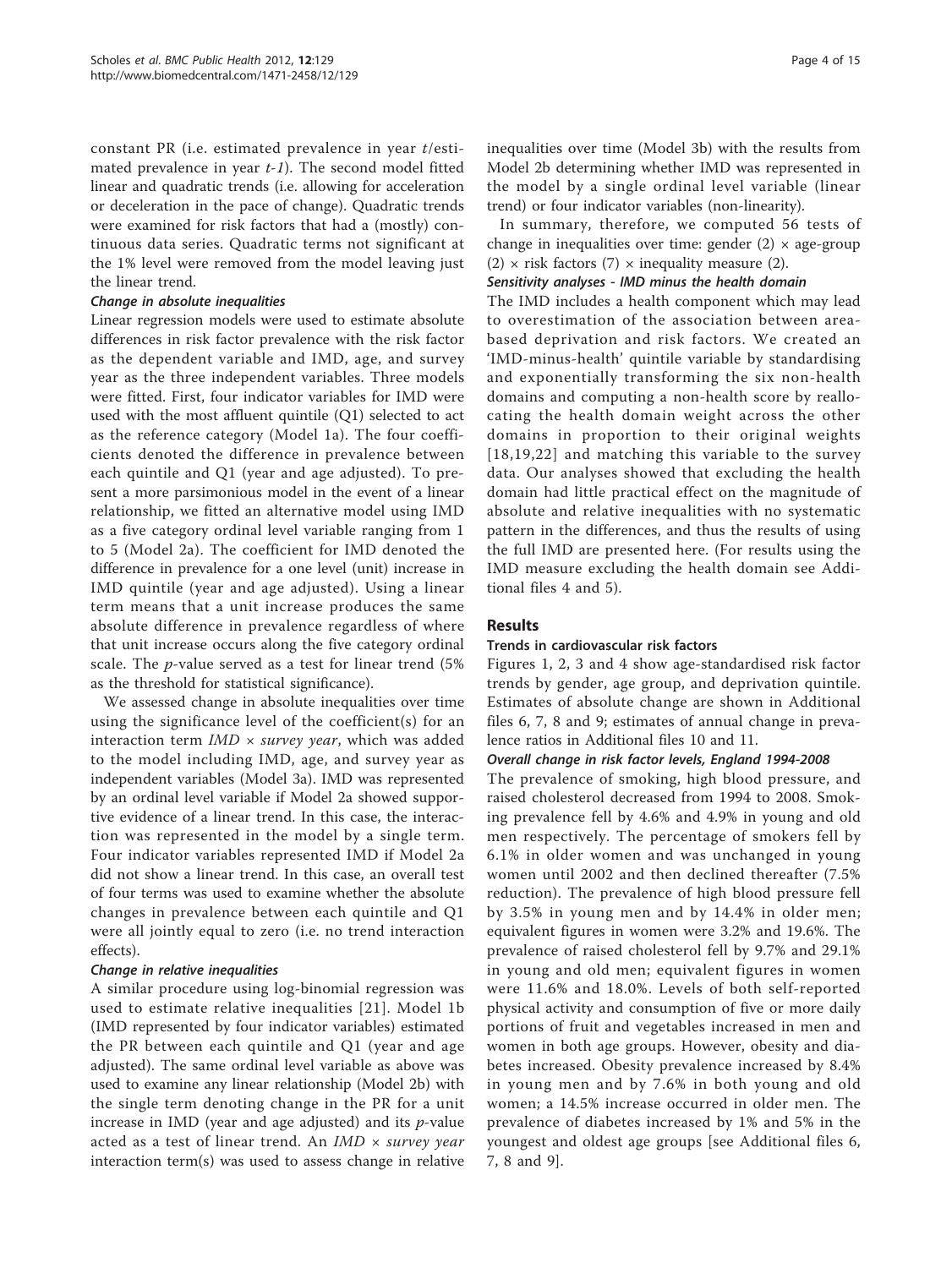<span id="page-4-0"></span>

Change in risk factor levels by IMD quintiles The direction and pace of risk factor change within each

IMD quintile largely mirrored those in England as a whole. There were, however, a number of exceptions. Annual falls in smoking prevalence were significant across all quintiles with the exception of older women in Q4. Declines in the prevalence of raised cholesterol were higher for older women in the most deprived quintiles. In the older age group, all quintiles showed increases in the prevalence of obesity with the exception of women in Q2. The low percentage achieving high levels of physical activity remained unchanged in older men in Q4 and Q5 and in older women in Q5. Since 2001 the percentage consuming five or more daily portions of fruit and vegetables remained unchanged in older men in Q2 and in older women in Q5 [see Additional files [6](#page-12-0), [7, 8, 9](#page-12-0), [10](#page-12-0) and [11](#page-12-0)].

# Socioeconomic gradients in risk factor levels

Tests of linear association (Models 2a and 2b in Tables [2](#page-8-0) and [3](#page-9-0)) showed that, after adjusting for age and survey year, risk factors had clear socioeconomic gradients in both absolute and relative terms: risk factor profiles being most favourable in Q1 (most affluent) and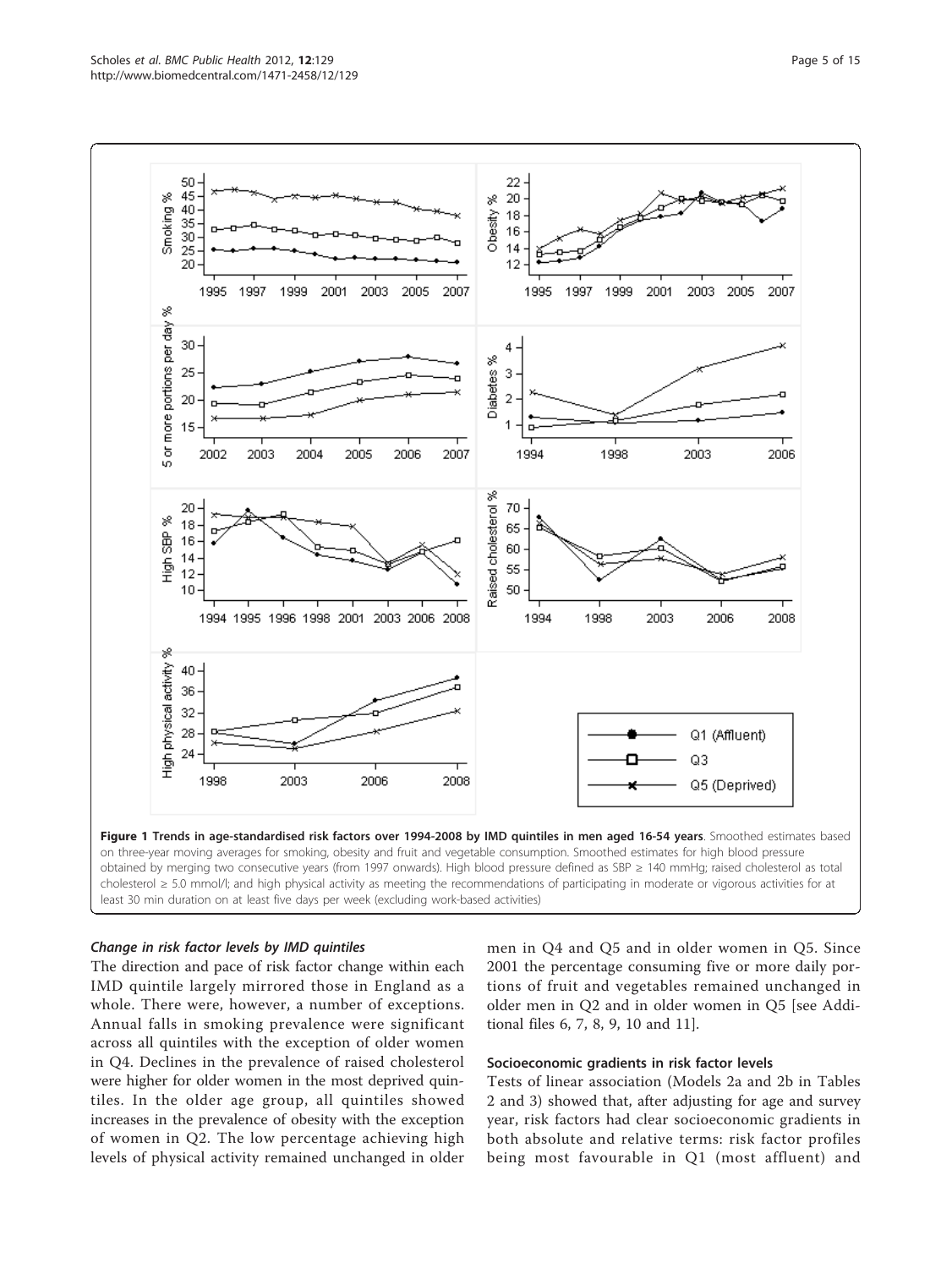<span id="page-5-0"></span>

progressively worse along the IMD scale to Q5 (most deprived). The prevalence of raised cholesterol was an exception showing no linear relationship in the youngest age group and an inverse gradient in the oldest. Adjusting for survey year and age, a unit increase in IMD was associated with an absolute decline in the prevalence of raised cholesterol of 1.8% in older men and 1.3% in older women.

#### Changes in absolute and relative inequalities

A total of 56 tests of change in inequalities over time are shown in Tables [2](#page-8-0) and [3](#page-9-0) for men and women

respectively. Results for change in absolute inequalities are shown by Models 3a; change in relative inequalities by Models 3b.

Four tests - the prevalence of raised cholesterol in young men and women - showed no change over time, i.e. no association with IMD. No change in inequalities occurred in 38 tests; statistically significant changes were found in 14. Five tests showed increasing absolute inequalities in obesity in older men and women, diabetes in young men and older women, and physical activity in older women. Three tests showed increasing relative inequalities in obesity in young women and in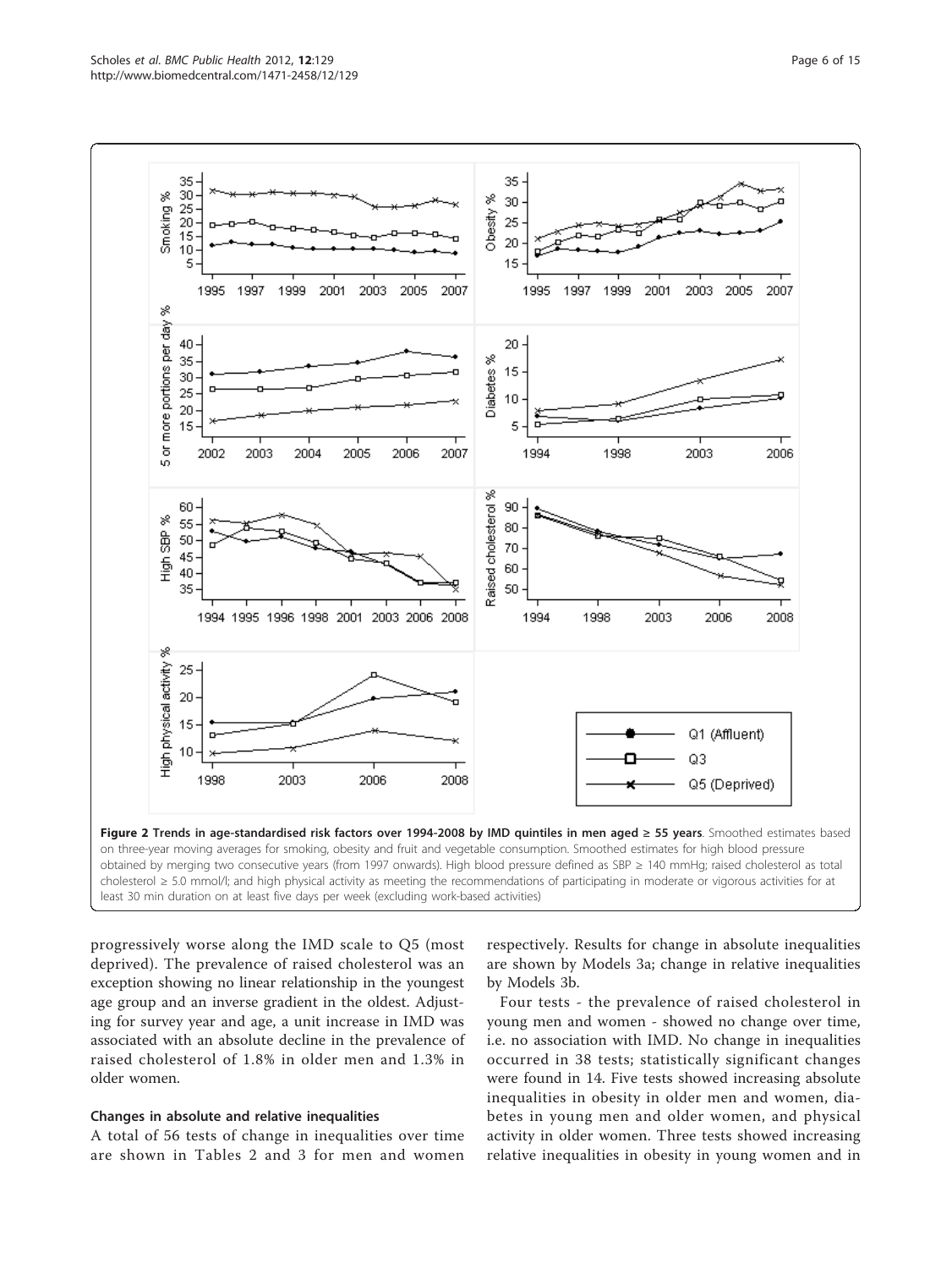<span id="page-6-0"></span>

smoking and healthy eating in older men. Both absolute and relative inequality increased in high blood pressure in young women. Four tests for the prevalence of raised cholesterol showed widening absolute and relative inverse gradients from 1998 onwards in older men and women.

Obesity trends in older men and women showed increasing absolute inequalities ( $p = 0.044$  and  $p = 0.027$ respectively) reflecting larger absolute increases in prevalence in deprived areas. For example, the prevalence of obesity in older women increased in absolute terms by 10.2% in Q1 and 14.3% in Q5. Relative to baseline, however, obesity levels in 2008 were approximately 57% higher in both groups [Figures [2](#page-5-0) and [4](#page-7-0): Additional files [7](#page-12-0) and [9\]](#page-12-0).

Widening absolute inequalities occurred in diabetes in older women ( $p = 0.019$ ). Although diabetes prevalence increased in all IMD quintiles, it increased by 8.6% in Q5 compared to just 3.4% in Q1, resulting in the absolute difference between Q5 and Q1 increasing from 2.0% to 7.3% from 1994 to 2006 [Figure [4:](#page-7-0) Additional file [9](#page-12-0)]. Widening absolute inequalities (present in 2003 and 2006) occurred in diabetes in young men  $(p = 0.036)$ . For example, the absolute difference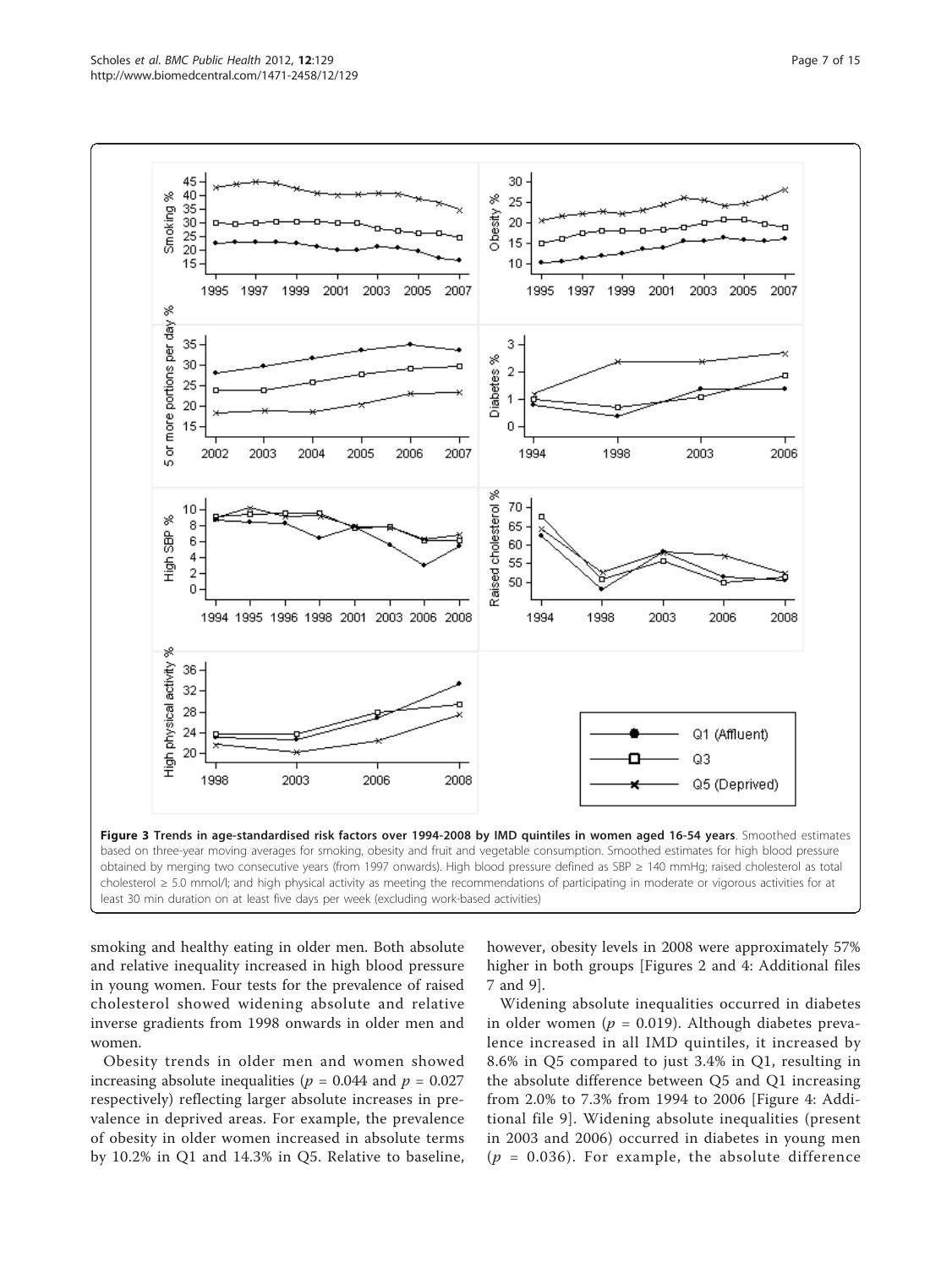<span id="page-7-0"></span>

between Q5 and Q1 increased from 1.0% in 1994 to 2.6% in 2006 reflecting an increase of 1.9% in Q5 and a negligible increase of 0.2% in Q1 [Figure [1](#page-4-0): Additional file [6\]](#page-12-0).

Widening absolute inequalities (no gradient in 1998; present in 2003, 2006 and 2008) occurred in physical activity in older women ( $p = 0.025$ ). For example, the absolute difference in the percentage achieving recommended levels between Q1 and Q5 increased from 1.6% in 1998 to 10.0% in 2008 reflecting an 8.5% improvement in absolute terms in Q1 but a negligible increase of 0.1% in Q5 [Figure 4: Additional file [9\]](#page-12-0).

The prevalence of raised cholesterol showed widening (from 1998) absolute and relative inverse gradients in older men and women (men:  $p = 0.004$  for absolute inequality and  $p \leq 0.001$  relative inequality; women:  $p \leq$ 0.001 for absolute and relative inequality). In older men, the absolute difference in the prevalence of raised cholesterol between Q1 and Q5 increased from 3.0% in 1994 to 14.7% in 2008 (an increase in the PR of 1.03 to 1.28) [Figure [2:](#page-5-0) Additional file [7](#page-12-0)]. The absolute difference in older women similarly increased from 1.5% to 12.2% (PR increase from 1.02 to 1.17) [Figure 4: Additional file [9\]](#page-12-0). In older men and women, falls in the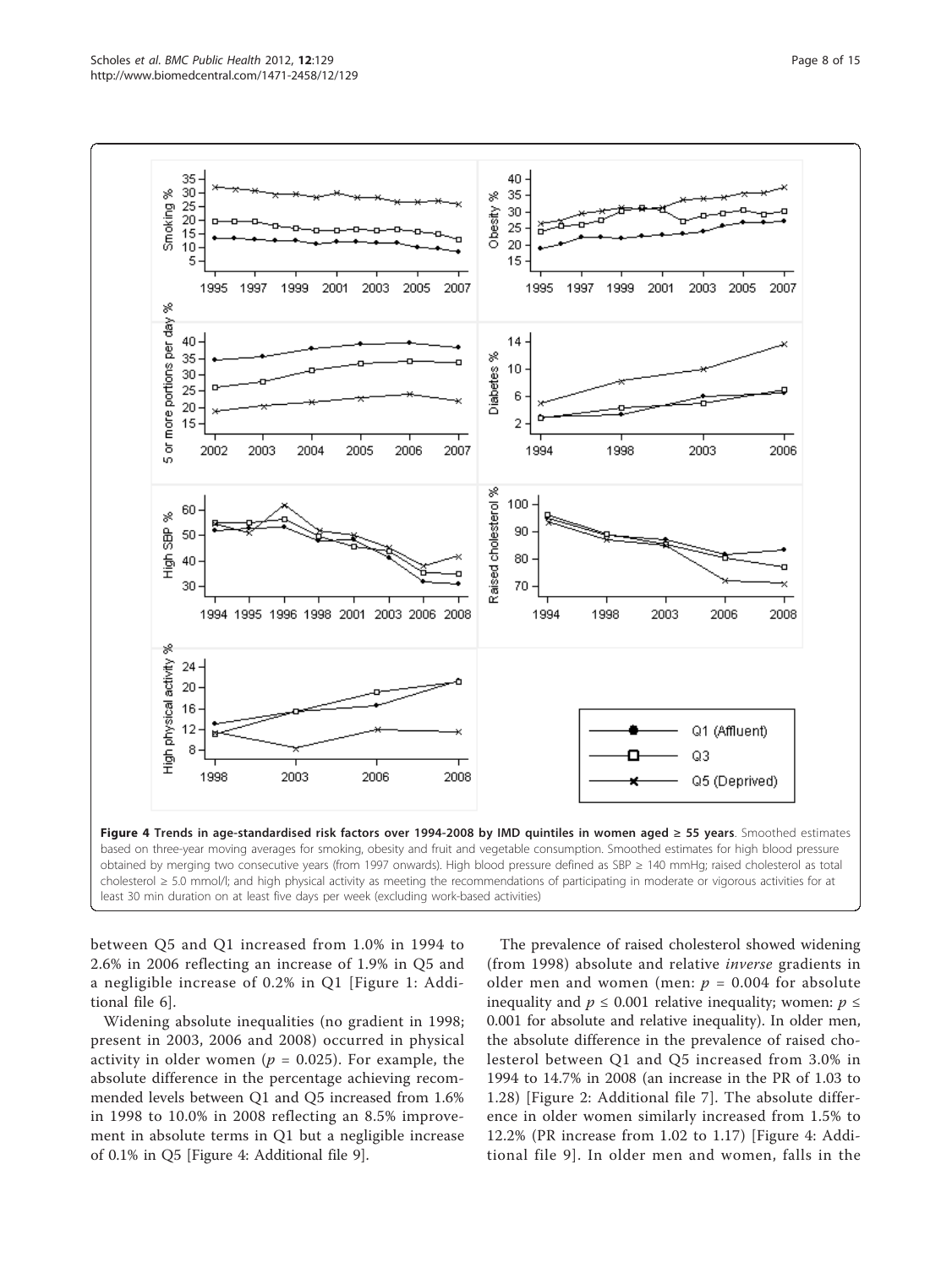|                        | Current<br>smoking | Obesity           | <b>Diabetes</b>       | High levels of<br>physical<br>activity | High blood<br>pressure (SBP $\ge$<br>140 mmHq) | Raised<br>cholesterol (TC $\ge$<br>5 mmol/l) | $\geq$ 5 portions of<br>fruit &<br>vegetables |
|------------------------|--------------------|-------------------|-----------------------|----------------------------------------|------------------------------------------------|----------------------------------------------|-----------------------------------------------|
| $16 - 54$              |                    |                   |                       |                                        |                                                |                                              |                                               |
| Absolute difference    |                    |                   |                       |                                        |                                                |                                              |                                               |
| Model 1a <sup>§</sup>  |                    |                   |                       |                                        |                                                |                                              |                                               |
| Q1 (reference)         | $\mathcal{O}$      | $\overline{0}$    | $\overline{0}$        | $\overline{0}$                         | $\overline{0}$                                 | $\overline{0}$                               | $\overline{0}$                                |
| Q2                     | 2.8(1.5,4.1)       | $0.4 (-0.6, 1.5)$ | $0.4 (-0.2, 0.9)$     | $1.1$ $(-1.4,3.7)$                     | $1.0$ $(-0.2, 2.1)$                            | $0.3$ $(-2.3,2.9)$                           | $-2.5$ $(-4.3,-0.7)$                          |
| Q3                     | 7.4(6.0,8.7)       | $0.9(-0.1,2.0)$   | $0.3$ $(-0.3,0.8)$    | $0.1$ $(-2.4, 2.6)$                    | 1.4(0.2, 2.7)                                  | $0.5$ $(-2.1,3.0)$                           | $-3.1$ $(-4.9,-1.3)$                          |
| Q4                     | 12.8 (11.4,14.2)   | 3.1 (2.0, 4.2)    | 0.5(0.0,1.1)          | $-0.5$ $(-3.0,2.0)$                    | $0.9$ ( $-0.3,2.2$ )                           | $-0.5$ $(-3.1,2.1)$                          | $-2.8$ $(-4.7,-1.0)$                          |
| Q5                     | 20.2 (18.7,21.6)   | 1.9(0.8, 3.0)     | 1.5(0.8, 2.1)         | $-3.9$ $(-6.3,-1.4)$                   | $2.2$ (0.9,3.5)                                | $0.8$ $(-1.9,3.5)$                           | $-5.9$ $(-7.8,-4.0)$                          |
| Model 2a <sup>t</sup>  | 5.0(4.7,5.3)       | 0.7(0.4,0.9)      | $0.3$ $(0.1, 0.5)$    | $-0.9$ $(-1.5,-0.3)$                   | 0.4(0.2,0.7)                                   | $0.1$ (-0.5,0.7)                             | $-1.2$ $(-1.6,-0.8)$                          |
| Model $3a^{\ddagger}$  | $p = 0.249$        | $p = 0.555$       | $p = 0.036$           | $p = 0.340$                            | $p = 0.490$                                    | $p = 0.709$                                  | $p = 0.709$                                   |
| Relative (PR)          |                    |                   |                       |                                        |                                                |                                              |                                               |
| Model 1b <sup>§§</sup> |                    |                   |                       |                                        |                                                |                                              |                                               |
| Q1 (reference)         | $\mathbf{1}$       | $\mathbf{1}$      | 1                     | $\mathbf{1}$                           | $\mathbf{1}$                                   | $\mathbf{1}$                                 | $\mathbf{1}$                                  |
| Q <sub>2</sub>         | 1.12(1.06, 1.18)   | 1.03 (0.97,1.10)  | 1.31 (0.90,1.92)      | 1.03 (0.95,1.12)                       | 1.06 (0.98,1.15)                               | 0.97(0.94, 1.00)                             | 0.90 (0.84,0.97)                              |
| Q3                     | 1.31 (1.25,1.38)   | 1.06 (1.00,1.13)  | 1.22 (0.83,1.80)      | 1.01 (0.93,1.09)                       | 1.09 (1.01,1.18)                               | 0.98(0.95, 1.01)                             | $0.87$ $(0.81, 0.94)$                         |
| Q4                     | 1.54 (1.47,1.61)   | 1.20 (1.13,1.28)  | 1.44 (0.98,2.10)      | 0.99 (0.91,1.07)                       | 1.06 (0.98,1.15)                               | 0.96 (0.93,0.99)                             | 0.89 (0.82,0.96)                              |
| Q5                     | 1.84 (1.76,1.93)   | 1.12 (1.05,1.20)  | 2.19 (1.54,3.13)      | $0.89$ $(0.81, 0.96)$                  | 1.16 (1.07,1.26)                               | 0.98(0.95, 1.01)                             | 0.76 (0.70,0.83)                              |
| Model 2b <sup>††</sup> | 1.17(1.16, 1.18)   | 1.04 (1.03,1.05)  | 1.19 (1.09,1.30)      | 0.97 (0.96,0.99)                       | 1.03 (1.01,1.05)                               | 1.00 (0.99,1.00)                             | 0.95 (0.93,0.96)                              |
| Model $3b^{++}$        | $p = 0.410$        | $p = 0.124$       | $p = 0.214$           | $p = 0.680$                            | $p = 0.756$                                    | $p = 0.737$                                  | $p = 0.781$                                   |
| $\geq$ 55 years        |                    |                   |                       |                                        |                                                |                                              |                                               |
| Absolute difference    |                    |                   |                       |                                        |                                                |                                              |                                               |
| Model 1a <sup>§</sup>  |                    |                   |                       |                                        |                                                |                                              |                                               |
| Q1 (reference)         | $\mathcal{O}$      | $\mathbf 0$       | $\Omega$              | $\bigcirc$                             | $\mathbf 0$                                    | $\circ$                                      | $\mathbf{0}$                                  |
| Q2                     | 3.0(1.8,4.1)       | 3.3 (1.8,4.9)     | $-0.7$ $(-2.4,0.9)$   | $0.2$ (-2.2,2.6)                       | $-0.9$ $(-3.0,1.2)$                            | $0.4$ $(-2.4,3.1)$                           | $0.0$ (-2.3,2.3)                              |
| Q3                     | 6.5(5.3,7.8)       | 3.9(2.3,5.5)      | $0.3$ $(-1.4,2.0)$    | $0.1$ (-2.3,2.5)                       | $0.1$ (-2.0,2.3)                               | $-2.6$ $(-5.5,0.3)$                          | $-4.1$ $(-6.5,-1.8)$                          |
| Q4                     | 11.5 (10.1,12.9)   | 5.6 (3.9,7.3)     | $1.0$ (-0.9,2.9)      | $-1.1$ $(-3.6, 1.4)$                   | $1.8(-0.5,4.0)$                                | $-6.5$ $(-9.6,-3.4)$                         | $-9.0$ $(-11.4,-6.7)$                         |
| Q5                     | 19.0 (17.5,20.5)   | $6.6$ $(4.8,8.3)$ | 4.1(1.9,6.3)          | $-6.2$ $(-8.6,-3.8)$                   | 4.0(1.6,6.4)                                   | $-5.6$ $(-8.8,-2.3)$                         | $-13.1$ $(-15.5,-10.7)$                       |
| Model 2a <sup>t</sup>  | 4.6 (4.3,4.9)      | 1.6(1.2,2.0)      | 1.0(0.5, 1.4)         | $-1.3$ $(-1.9,-0.8)$                   | 1.0(0.5,1.5)                                   | $-1.8$ $(-2.5,-1.1)$                         | $-3.5$ $(-4.0,-3.0)$                          |
| Model $3a^{\ddagger}$  | $p = 0.716$        | $p = 0.044$       | $p = 0.080$           | $p = 0.229$                            | $p = 0.294$                                    | $p = 0.004$                                  | $p = 0.153$                                   |
| Relative (PR)          |                    |                   |                       |                                        |                                                |                                              |                                               |
| Model 1b <sup>§§</sup> |                    |                   |                       |                                        |                                                |                                              |                                               |
| Q1 (reference)         | $\mathbf{1}$       | $\mathbf{1}$      | $\mathbf{1}$          | $\mathbf{1}$                           | $\mathbf{1}$                                   | $\mathbf{1}$                                 | $\mathbf{1}$                                  |
| Q2                     | 1.29 (1.17,1.42)   | 1.16 (1.09,1.25)  | $0.91$ $(0.73, 1.14)$ | 1.01 (0.89,1.15)                       | 0.98 (0.94,1.03)                               | 1.00 (0.97,1.03)                             | 1.00 (0.93,1.07)                              |
| Q3                     | 1.62 (1.48,1.78)   | 1.19 (1.11,1.28)  | 1.04 (0.84,1.28)      | 1.00 (0.88,1.14)                       | 1.00 (0.96,1.05)                               | 0.98 (0.95,1.02)                             | 0.88 (0.81,0.94)                              |
| Q4                     | 2.10 (1.92,2.30)   | 1.27 (1.19,1.37)  | 1.13 (0.90,1.41)      | 0.94(0.81, 1.08)                       | 1.04 (0.99,1.09)                               | 0.94(0.90, 0.98)                             | 0.73 (0.67,0.79)                              |
| Q5                     | 2.81 (2.58,3.06)   | 1.32 (1.23,1.42)  | 1.52 (1.23,1.88)      | $0.65$ $(0.55, 0.78)$                  | 1.09 (1.04,1.14)                               | 0.95 (0.92,0.99)                             | $0.60$ $(0.55, 0.67)$                         |
| Model 2b <sup>++</sup> | 1.30 (1.27,1.32)   | 1.07 (1.05,1.08)  | 1.12 (1.06,1.18)      | 0.92 (0.89,0.96)                       | 1.02 (1.01,1.03)                               | 0.98 (0.98,0.99)                             | 0.88 (0.87,0.90)                              |
| Model $3b^{tt}$        | $p = 0.016$        | $p = 0.519$       | $p = 0.394$           | $p = 0.533$                            | $p = 0.562$                                    | $p \le 0.001$                                | $p = 0.032$                                   |
| PR: Prevalence ratio   |                    |                   |                       |                                        |                                                |                                              |                                               |

#### <span id="page-8-0"></span>Table 2 Absolute and relative inequalities in cardiovascular risk factors in men (95% CIs in parentheses) by age-group

Q1 = most affluent; Q5 = most deprived

 $6$  Model 1a: Percentage point (p.p) difference between IMD quintile and Q1 (adjusted for year and age). Linear regression model: year + age + Q2 + Q3 + Q4 +  $O<sub>5</sub>$ 

 $^{\dagger}$  Model 2a: p.p difference for unit increase in IMD (fitted as ordinal level variable ranging from 1 to 5). Linear regression model: year + age + IMD. p from the model served as test of linear trend (statistical significance of absolute difference in p.p when moving from one ordinal category to one immediately higher).  $p \le$ 0.05 if the 95% CIs do not include 0

‡ Model 3a: p shown for interaction term testing change in absolute inequality over time. Linear regression model: year + age + IMD + (year × IMD). (<sup>|</sup> IMD fitted as 4 indicator variables; otherwise fitted as ordinal)

 $$^{56}$  Model 1b: PR between IMD quintile and Q1 (adjusted for year and age). Log-binomial regression model: year + age + Q2 + Q3 + Q4 + Q5

†† Model 2b: PR for unit increase in IMD (fitted as an ordinal level variable). Log-binomial regression model: year + age + IMD. p served as test for linear trend (change in PR when moving from one ordinal category to one immediately higher).  $p \le 0.05$  if the 95% CIs do not include 1

 $^{++}$  Model 3b: p shown for interaction term testing change in relative inequality over time. Log-binomial regression model: year + age + IMD + (year × IMD). ( ${}^{\dagger}$ IMD fitted as 4 indicator variables; otherwise fitted as ordinal)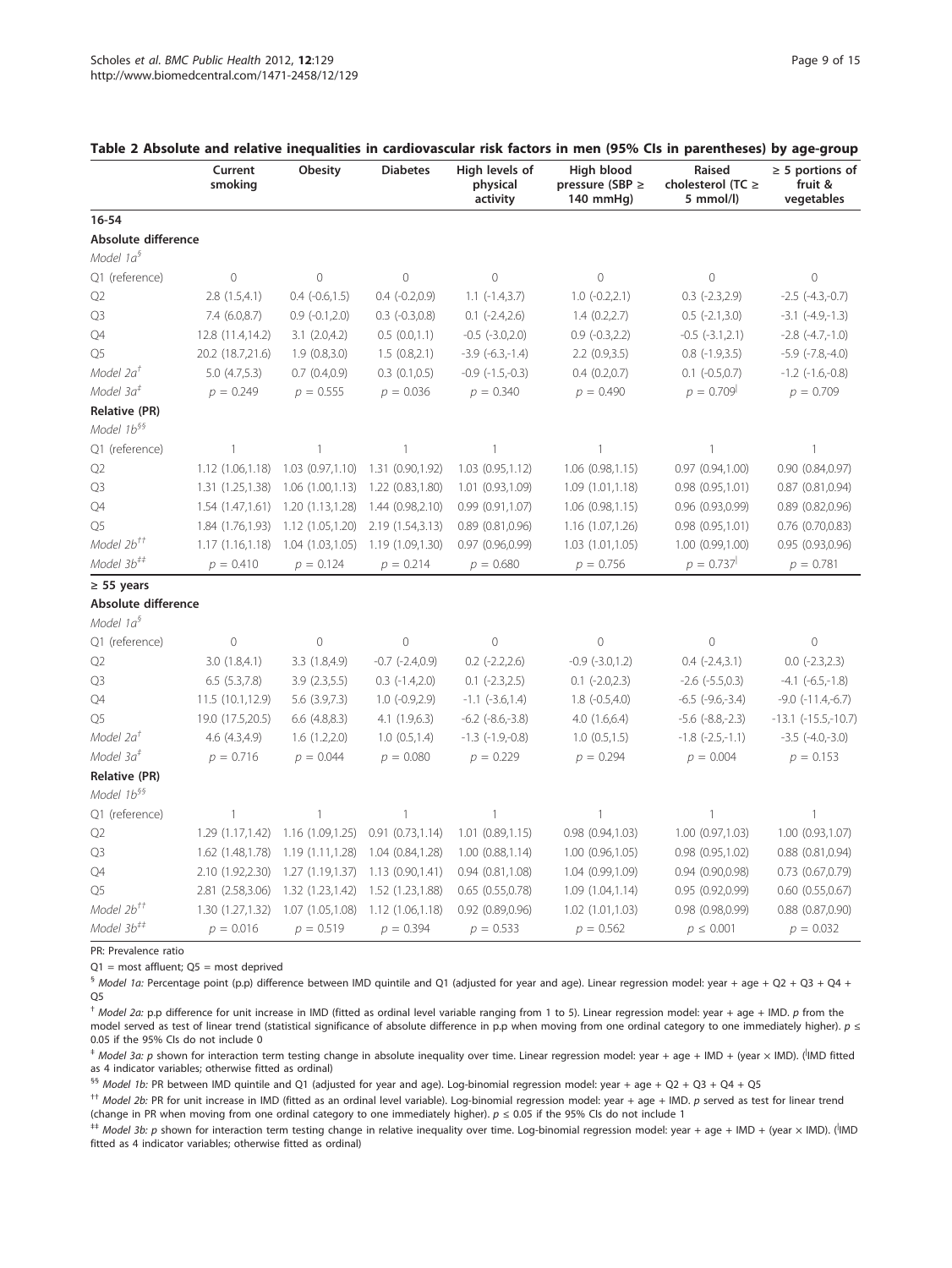|                           | Current<br>smoking | Obesity            | <b>Diabetes</b>      | High levels of<br>physical<br>activity | High blood<br>pressure (SBP $\ge$<br>140 mmHg) | <b>Raised</b><br>cholesterol (TC $\ge$<br>5 mmol/l) | $\geq$ 5 portions of<br>fruit &<br>vegetables |
|---------------------------|--------------------|--------------------|----------------------|----------------------------------------|------------------------------------------------|-----------------------------------------------------|-----------------------------------------------|
| $16 - 54$                 |                    |                    |                      |                                        |                                                |                                                     |                                               |
| Absolute difference       |                    |                    |                      |                                        |                                                |                                                     |                                               |
| Model 1a <sup>§</sup>     |                    |                    |                      |                                        |                                                |                                                     |                                               |
| Q1 (reference)            | $\mathbf{0}$       | $\overline{0}$     | $\mathbf{0}$         | $\bigcirc$                             | $\overline{0}$                                 | $\mathbf 0$                                         | $\mathbf{0}$                                  |
| Q <sub>2</sub>            | 3.0 (1.9,4.2)      | 1.8(0.8, 2.7)      | $-0.2$ $(-0.6, 0.3)$ | $0.2$ ( $-1.9,2.3$ )                   | $0.2$ ( $-0.5,0.9$ )                           | $1.9(-0.9, 4.7)$                                    | $-1.7$ $(-3.5,0.1)$                           |
| Q3                        | 8.1(6.9, 9.3)      | 4.4(3.4,5.4)       | $0.2$ ( $-0.3,0.6$ ) | $-0.3$ $(-2.4, 1.8)$                   | 1.5(0.8,2.3)                                   | $1.7$ (-1.1,4.4)                                    | $-3.9$ $(-5.7,-2.1)$                          |
| Q4                        | 13.8 (12.6,15.0)   | 6.9(5.9,8.0)       | $0.2$ ( $-0.3,0.6$ ) | $-0.8$ $(-2.9, 1.2)$                   | 1.7(1.0,2.5)                                   | $0.6$ $(-2.1, 3.4)$                                 | $-5.9$ $(-7.6,-4.1)$                          |
| Q5                        | 20.1 (18.8,21.4)   | 10.5 (9.4,11.5)    | $1.1$ $(0.6, 1.7)$   | $-3.5$ $(-5.6,-1.5)$                   | 1.6(0.8,2.5)                                   | $3.2$ $(0.4,6.0)$                                   | $-10.4$ $(-12.2,-8.7)$                        |
| Model 2a <sup>t</sup>     | 5.1(4.8,5.4)       | $2.6$ $(2.4, 2.8)$ | $0.3$ $(0.1, 0.4)$   | $-0.8$ $(-1.2,-0.3)$                   | 0.5(0.3,0.7)                                   | $0.5$ $(-0.1,1.1)$                                  | $-2.5$ $(-2.9,-2.1)$                          |
| Model 3a <sup>‡</sup>     | $p = 0.116$        | $p = 0.611$        | $p = 0.222$          | $p = 0.082$                            | $p = 0.050$                                    | $p = 0.249$                                         | $p = 0.991$                                   |
| <b>Relative (PR)</b>      |                    |                    |                      |                                        |                                                |                                                     |                                               |
| Model 1b <sup>§§</sup>    |                    |                    |                      |                                        |                                                |                                                     |                                               |
| Q1 (reference)            | $\mathbf{1}$       | $\mathbf{1}$       | $\overline{1}$       | $\mathbf{1}$                           | $\mathbf{1}$                                   | $\mathbf{1}$                                        | $\mathbf{1}$                                  |
| Q <sub>2</sub>            | 1.15 (1.09,1.21)   | 1.13 (1.06,1.21)   | 0.85(0.54, 1.33)     | 1.00 (0.93,1.09)                       | 1.02 (0.92,1.14)                               | 1.02 (0.98,1.05)                                    | $0.94$ $(0.89, 1.00)$                         |
| Q3                        | 1.39 (1.32,1.46)   | 1.32 (1.24,1.41)   | 1.16(0.77, 1.77)     | 0.99(0.91, 1.07)                       | 1.22 (1.10,1.34)                               | 1.02 (0.98,1.06)                                    | $0.87$ $(0.82, 0.93)$                         |
| Q4                        | 1.67 (1.59,1.75)   | 1.51 (1.42,1.61)   | 1.16 (0.75,1.79)     | 0.97(0.89, 1.05)                       | 1.24 (1.12,1.37)                               | 1.00 (0.96,1.04)                                    | $0.81$ $(0.76, 0.86)$                         |
| Q5                        | 1.96 (1.87,2.06)   | 1.77 (1.67,1.88)   | 2.17 (1.49,3.17)     | $0.87$ $(0.80, 0.94)$                  | 1.24 (1.12,1.38)                               | 1.05 (1.01,1.09)                                    | $0.66$ $(0.61, 0.71)$                         |
| Model $2b^{tt}$           | 1.19 (1.18,1.20)   | 1.16(1.14, 1.17)   | 1.23 (1.12,1.36)     | 0.97 (0.95,0.99)                       | 1.06 (1.04,1.09)                               | 1.00 (0.99,1.02)                                    | 0.91 (0.90,0.92)                              |
| Model $3b)$ <sup>##</sup> | $p = 0.187$        | $p = 0.029$        | $p = 0.998$          | $p = 0.151$                            | $p = 0.005$                                    | $p = 0.542$                                         | $p = 0.231$                                   |
| $\geq$ 55 years           |                    |                    |                      |                                        |                                                |                                                     |                                               |
| Absolute difference       |                    |                    |                      |                                        |                                                |                                                     |                                               |
| Model 1a <sup>§</sup>     |                    |                    |                      |                                        |                                                |                                                     |                                               |
| Q1 (reference)            | $\circledcirc$     | $\mathbf 0$        | $\circ$              | $\circledcirc$                         | $\circ$                                        | $\circ$                                             | $\overline{0}$                                |
| Q <sub>2</sub>            | 1.8(0.7,3.0)       | 3.1(1.6,4.6)       | $-0.4$ $(-1.5,0.8)$  | $-0.9$ $(-3.0,1.2)$                    | $0.6$ $(-1.3,2.5)$                             | $-0.5$ $(-2.4, 1.4)$                                | $-2.3$ $(-4.4,-0.1)$                          |
| Q3                        | 5.4(4.2,6.6)       | 4.7(3.1,6.2)       | $0.0$ $(-1.1, 1.2)$  | $0.0$ (-2.1,2.2)                       | $1.7$ (-0.3,3.7)                               | $-1.0$ $(-3.0,1.0)$                                 | $-6.1$ $(-8.3,-4.0)$                          |
| Q4                        | 9.5 (8.2,10.8)     | 8.0 (6.4,9.7)      | 2.7(1.3,4.1)         | $-2.4$ $(-4.6,-0.3)$                   | $2.0$ (-0.1,4.0)                               | $-4.4$ $(-6.8,-2.1)$                                | $-9.6$ $(-11.9,-7.4)$                         |
| Q5                        | 17.4 (15.9,18.9)   | 8.9 (7.1,10.6)     | 4.4(2.8,6.0)         | $-5.7$ $(-7.9,-3.5)$                   | $4.2$ $(2.0,6.3)$                              | $-4.7$ $(-7.3,-2.2)$                                | $-16.0$ $(-18.2,-13.8)$                       |
| Model 2a <sup>t</sup>     | $4.2$ $(3.9,4.5)$  | 2.3(1.9,2.7)       | 1.2(0.8, 1.5)        | $-1.3$ $(-1.7,-0.8)$                   | 1.0(0.5,1.4)                                   | $-1.3$ $(-1.9,-0.8)$                                | $-3.9$ $(-4.4,-3.4)$                          |
| Mode13a <sup>‡</sup>      | $p = 0.431$        | $p = 0.027$        | $p = 0.019$          | $p = 0.025$                            | $p = 0.251$                                    | $p \le 0.001$                                       | $p = 0.534$                                   |
| <b>Relative (PR)</b>      |                    |                    |                      |                                        |                                                |                                                     |                                               |
| Model 1b <sup>§§</sup>    |                    |                    |                      |                                        |                                                |                                                     |                                               |
| Q1 (reference)            | 1                  | 1                  | $\mathbf{1}$         | $\mathbb{1}$                           | $\mathbf{1}$                                   | $\mathbf{1}$                                        | $\mathbf{1}$                                  |
| Q <sub>2</sub>            | 1.15 (1.05,1.26)   | 1.13 (1.06,1.20)   | 0.92 (0.71,1.19)     | 0.95 (0.84,1.09)                       | 1.01 (0.97,1.06)                               | 1.00 (0.98,1.02)                                    | $0.94$ $(0.89, 1.00)$                         |
| Q3                        | 1.46 (1.34,1.59)   | 1.20 (1.13,1.28)   | 1.01 (0.79,1.29)     | 1.01 (0.88,1.14)                       | 1.04 (0.99,1.08)                               | 1.00 (0.98,1.02)                                    | $0.83$ $(0.78, 0.89)$                         |
| Q4                        | 1.81 (1.66,1.96)   | 1.35 (1.27,1.43)   | 1.57 (1.24,1.98)     | $0.86$ $(0.74, 0.99)$                  | 1.04 (1.00,1.09)                               | 0.97 (0.94,0.99)                                    | $0.74$ $(0.69, 0.80)$                         |
| Q5                        | 2.48 (2.29,2.69)   | 1.39 (1.30,1.48)   | 1.95 (1.54,2.45)     | $0.66$ $(0.55, 0.78)$                  | 1.09(1.04,1.14)                                | 0.97(0.94, 0.99)                                    | $0.56$ $(0.51, 0.61)$                         |
| Model 2b <sup>++</sup>    | 1.27 (1.24,1.29)   | 1.09 (1.07,1.10)   | 1.22 (1.15,1.29)     | 0.92 (0.89,0.95)                       | 1.02 (1.01,1.03)                               | 0.99(0.99, 1.00)                                    | 0.88 (0.86,0.89)                              |
| Model $3b^{tt}$           | $p = 0.088$        | $p = 0.208$        | $p = 0.639$          | $p = 0.172$                            | $p = 0.064^{\circ}$                            | $p \le 0.001$                                       | $p = 0.065$                                   |

<span id="page-9-0"></span>

| Table 3 Absolute and relative inequalities in cardiovascular risk factors in women (95% CIs in parentheses) by age- |  |  |  |  |  |
|---------------------------------------------------------------------------------------------------------------------|--|--|--|--|--|
| group                                                                                                               |  |  |  |  |  |

PR: Prevalence ratio

 $Q1$  = most affluent;  $Q5$  = most deprived

 $$$  Model 1a: Percentage point (p.p) difference between IMD quintile and Q1 (adjusted for year and age). Linear regression model: year + age + Q2 + Q3 + Q4 + Q5

 $^{\dagger}$  Model 2a: p.p difference for unit increase in IMD (fitted as ordinal level variable ranging from 1 to 5). Linear regression model: year + age + IMD. p from the model served as test of linear trend (statistical significance of absolute difference in p.p when moving from one ordinal category to one immediately higher).  $p \le$ 0.05 if the 95% CIs do not include 0

 $^{\ddagger}$  Model 3a: p shown for interaction term testing change in absolute inequality over time. Linear regression model: year + age + IMD + (year × IMD). (IMD fitted as 4 indicator variables; otherwise fitted as ordinal)

 $$^{56}$  Model 1b: PR between IMD quintile and Q1 (adjusted for year and age). Log-binomial regression model: year + age + Q2 + Q3 + Q4 + Q5

†† Model 2b: PR for unit increase in IMD (fitted as an ordinal level variable). Log-binomial regression model: year + age + IMD. p served as test for linear trend (change in PR when moving from one ordinal category to one immediately higher).  $p \le 0.05$  if the 95% CIs do not include 1

 $^{++}$  Model 3b: p shown for interaction term testing change in relative inequality over time. Log-binomial regression model: year + age + IMD + (year × IMD). ( IMD fitted as 4 indicator variables; otherwise fitted as ordinal)

∫ Model fitted using Poisson regression due to log-binomial regression failing to converge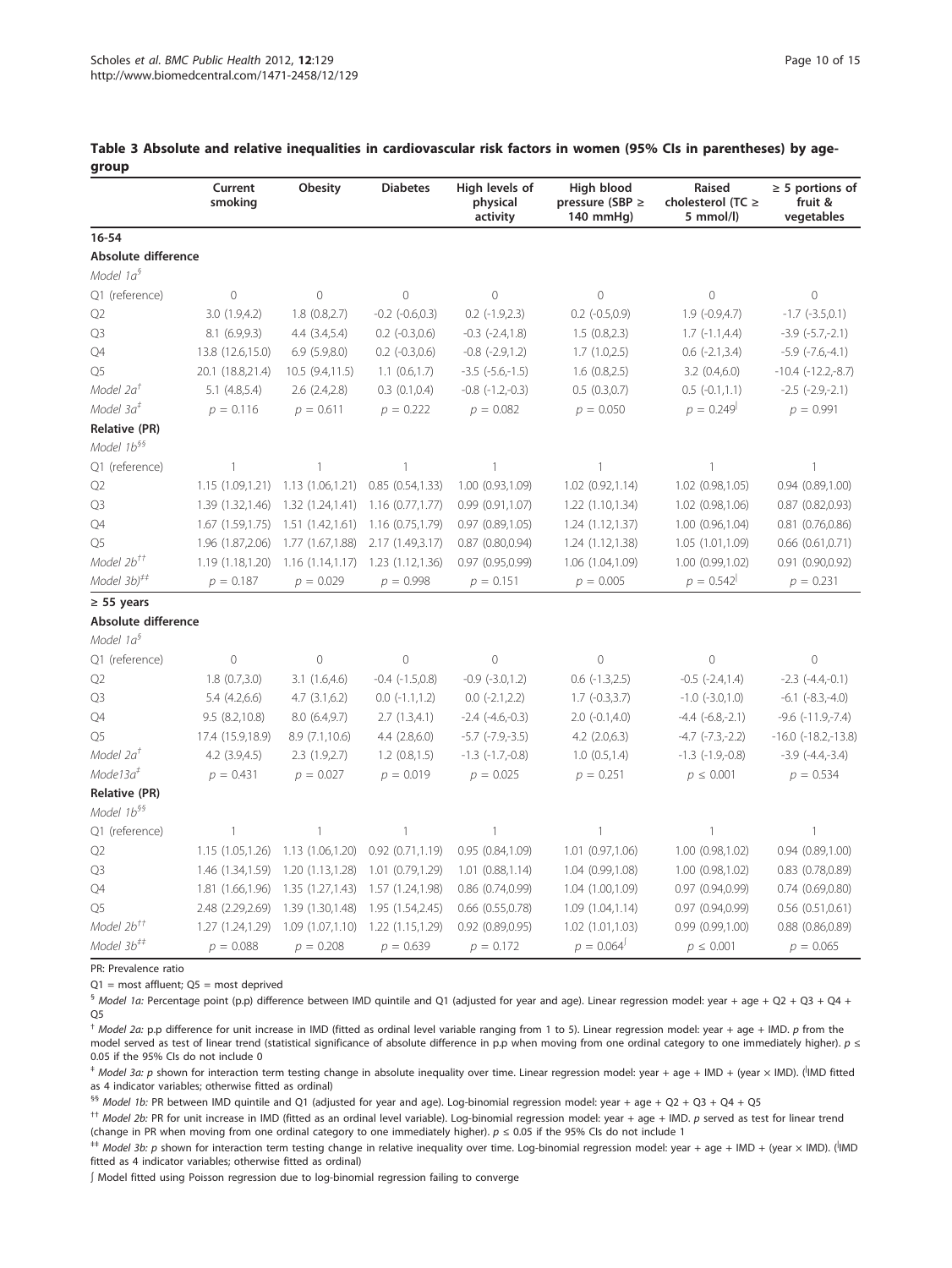prevalence of raised cholesterol (in both absolute and relative terms) were higher in most deprived areas.

Widening relative inequalities in smoking in older men ( $p = 0.016$ ) reflect larger falls in absolute levels in the most affluent quintiles particularly in 2008 (and so should be viewed with some caution). Relative inequality increased in high blood pressure in young women ( $p =$ 0.005) while absolute inequality marginally rose ( $p =$ 0.050). These results must be interpreted with reference to the low prevalence levels at baseline (< 10%) and their decline since 1994 across all groups. In this situation, absolute measures of inequality are inevitably small whilst relative measures are likely to be high. The marginal increase in absolute inequality suggests larger falls in elevated blood pressure in most affluent areas: the absolute difference between Q5 and Q1 increased from 0.2% in 1994 to 1.7% in 2008 [Figure [3:](#page-6-0) Additional file [8\]](#page-12-0).

# **Discussion**

Between 1994 and 2008 significant reductions in the prevalence of smoking, high blood pressure and raised cholesterol occurred in all deprivation quintiles and levels of physical activity and consumption of fruit and vegetables increased. However, obesity and diabetes increased. Risk factors showed clear social gradients with profiles being most favourable in affluent areas. Absolute inequalities in smoking have not reduced while absolute inequalities in obesity have increased in older people. In older women, absolute inequalities increased in diabetes and physical activity.

#### Comparisons with other studies

Three recent reports showed similar trends in Western high-income countries since 1980: decreases in systolic blood pressure (SBP) and total cholesterol (TC) coinciding with increases in BMI/obesity [[23-25](#page-13-0)]. Recent trends in England show gradual declines in smoking [[26](#page-13-0)], falls in blood pressure [\[27,28\]](#page-13-0) and cholesterol [\[29](#page-13-0),[30\]](#page-13-0), small increases in fruit and vegetable consumption [[31](#page-13-0)] and sport/exercise participation [[32](#page-13-0)] but gradual increases in obesity [\[33](#page-13-0)] and diabetes [[34,35\]](#page-13-0). Strong socioeconomic gradients have been reported in smoking [[26\]](#page-13-0), physical activity [[36\]](#page-13-0), fruit and vegetable consumption [[31\]](#page-13-0), in obesity in women [[33\]](#page-13-0) but not in lipid levels [[29](#page-13-0),[30](#page-13-0)], much as in our study.

UK findings on changes in inequalities are mixed partly reflecting differences in definition, time period and study population. Between 1983 and 1994, relative (smoking, healthy eating and sports participation) and absolute (BMI and SBP) inequalities remained unchanged in adults in England [[37\]](#page-13-0). Widening absolute and relative inequalities in diabetes were seen in women in England from 1994 to 2006, but not in men [\[35\]](#page-13-0). A marginal increase in absolute difference in smoking prevalence over 2001-03 and 2007-09 reflected slower declines in routine/manual occupations [[38\]](#page-13-0). In middleaged men, absolute inequalities in SBP and TC narrowed but widened in BMI over a twenty year period  $[10]$  $[10]$ .

# Influence of policies on trends in risk factors and impact on inequalities

Risk factor reduction policies implemented in England include: (1) targeting "high-risk" individuals in primary care settings (e.g. financially incentivised screening and treatment of hypertension/dyslipidaemia with lifestyle advice and medications); (2) health promotional activities (e.g. a widely marketed mass media "5-a-day" fruit and vegetables programme); (3) "voluntary" targets for industry set by governments (e.g. salt reduction); and (4) whole-population based strategies (e.g. statutory regulation and environmental controls including smoke-free public places and cigarette taxation) which do not depend on an individual's resources.

Recent declines in blood pressure levels reflect changes in health behaviours and diet (e.g. through lower salt intake, lower tobacco consumption and higher physical activity), together with wider use of antihypertensive medication [[39](#page-13-0)]. Salt intake levels have reduced by almost 1 g/day over 2001-08 in people aged 19-64 years, reflecting voluntary agreements with the food industry to reduce the salt content of processed foods, plus health promotional initiatives [[40-42](#page-13-0)]. Hypertension management has also improved [[27](#page-13-0),[28](#page-13-0)]. Increases in levels of BMI/obesity reflect trends towards larger portions and energy-dense foods, compounded by more sedentary lifestyles [[43\]](#page-13-0). Rises in diabetes reflect increases in incidence plus improved case ascertainment [[34,44,45](#page-13-0)].

The impact of risk factor reduction policies on UK health inequalities appears complex. Declines in smoking prevalence with persistent absolute inequalities probably reflect the combined effects of tobacco control policies including smoke free legislation introduced in July 2007 plus National Health Service smoking cessation services free at the point of use [[46\]](#page-13-0). However, lower compliance and quit rates are reported in deprived groups [[47](#page-13-0)]. Increasing absolute inequalities in obesity, diabetes and physical inactivity in older women probably reflect their strong associations [[45\]](#page-13-0).

#### Strengths and limitations of the study

Our study included up-to-date information to 2008, large, nationally representative samples, high response rates, annual data, and standardised protocols to measure blood pressure, BMI and cholesterol. Presenting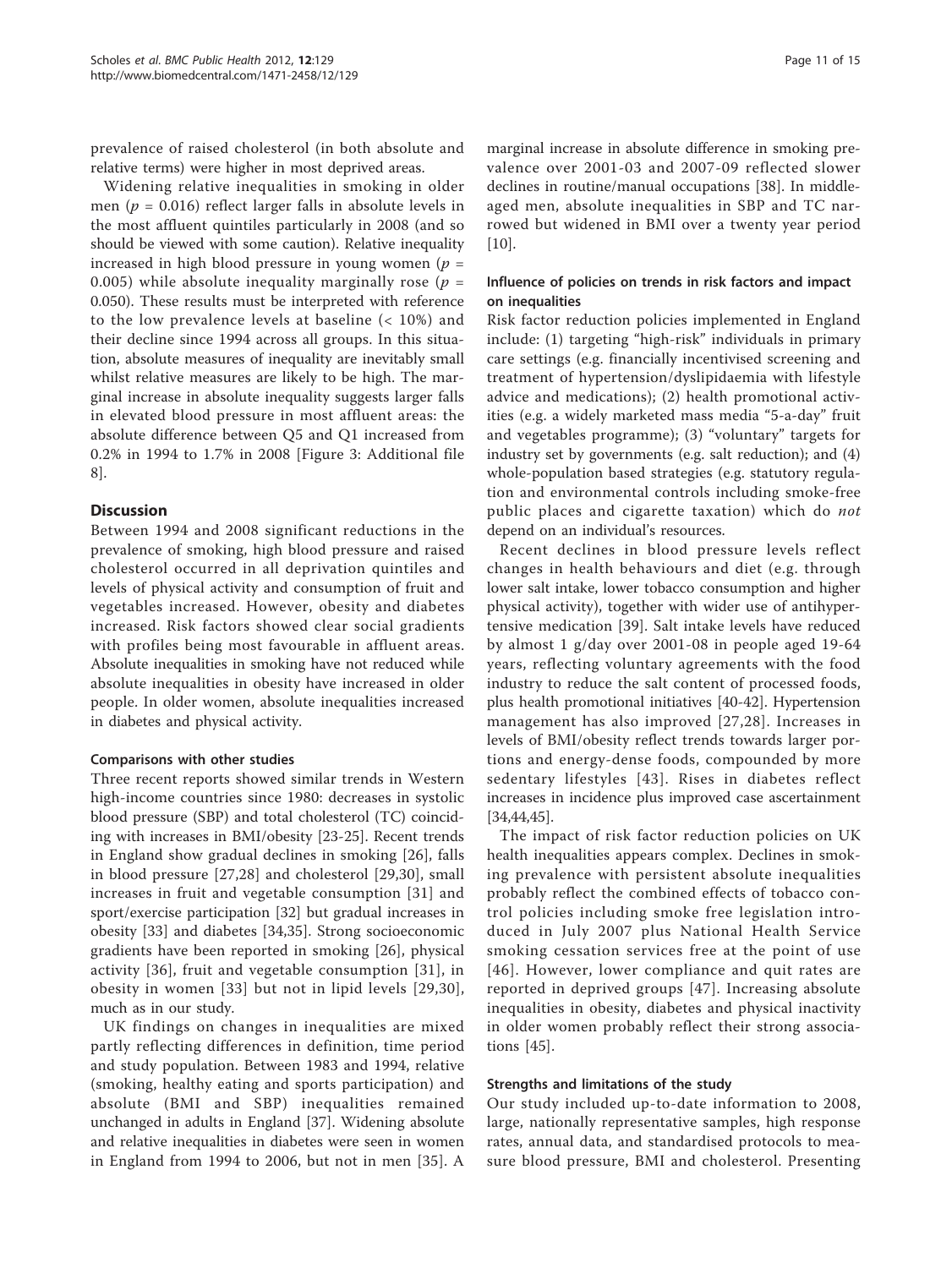absolute and annual change informs interpretation of changes in inequalities. Absolute and relative measures of inequality were used to provide more complete detail. Study limitations include using self-reported measures which are prone to recall and response bias. Response rates were sub-optimal as elsewhere. However, data were weighted for non-response. Small sample sizes meant that our study lacked sufficient power to detect small changes in inequalities by subgroup e.g. in individuals with CHD. Other cardiovascular risk factors were not included (e.g. alcohol).

We chose IMD, a well-established marker of assigning socioeconomic circumstances based on area of residence for three main reasons. Firstly studies continue to show contextual associations between neighbourhood and health even after controlling for individuallevel markers [[48](#page-13-0)]. Residential deprivation is powerfully linked to health due to the influence of both composition (characteristics of individuals who live there) and context (features of the location itself) [[49\]](#page-13-0). Area-based measures therefore may contribute additional socioeconomic information over and above that obtained from individual-level measures. Secondly area-based measures are particularly useful proxy measures of individual social position in older age groups [[50](#page-13-0),[51\]](#page-13-0). Occupational-based schemas such as the UK National Statistics Socio-Economic Classification (NS-SEC) are not recommended for studying inequalities at older ages because of the large proportion that cannot be accurately classified. Third, stratifying Health Survey for England respondents by IMD enables us to examine whether recent changes in the magnitude and/or direction of socioeconomic gradients in CHD mortality may be explained by similar changes in its key risk factors. Area of residence (postcode) is recorded on death certificates and so area-based measures of deprivation can, to some extent, circumvent the difficulties in attributing socioeconomic status to older people and women [[52,53\]](#page-14-0). Using identical stratifying variables to monitor changes in absolute and relative inequalities in both cardiovascular risk factors and death rates can shed important light on the possible potential drivers of longevity and inform discussions on possible future trends.

However, area-based measures are potentially subject to aggregation bias or "ecological fallacy" i.e. of assuming all individuals in an area possess similar characteristics [[5\]](#page-12-0). The Index of Multiple Deprivation includes health-related data risking overestimation of the relationship between IMD and cardiovascular risk factors. However, a UK study has shown that removing the health domain from the overall index had little effect on categorisation of areas or the strength of relationship between area-based deprivation and health [[22\]](#page-13-0). Negligible differences between the full IMD and 'IMDminus-health' in the results of our study confirmed this finding.

One limitation of our study was that Health Survey for England respondents were assigned to the 2007 IMD measure (based on 2005 data) rather than assigned to a deprivation quintile compiled on data around the time of interview. This leads to the question of whether IMD 2007, which expresses the relative position of LSOAs to the average for England as a whole in 2005, is an accurate marker of deprivation across all survey years. A study using a comparable area-based indicator over 1991-2001 showed declines in absolute levels of deprivation accompanied by continuity in the relative deprivation status of wards [[54](#page-14-0)]. Since 2001, the 2004, 2007 and 2010 IMD measures have retained broadly the same methodology, domains and indicators [[19\]](#page-13-0). Our analyses showed reassuring stability in the relative position of LSOAs. Agreement between the 2004 and 2010 quintiles was 76% (kappa statistic  $= 0.70$ ), indicating a good level of agreement.

#### Conclusions

Between 1994 and 2008, smoking, blood pressure, and total cholesterol levels decreased in most deprivation quintiles. UK cohort studies have shown that these reductions played an important role in impressive declines in CHD related incidence and mortality despite concomitant increases in obesity and diabetes [[55\]](#page-14-0). However, our analysis of Health Survey for England data over a 15 year period indicates little progress towards reducing inequalities. Despite a raft of policy initiatives, absolute inequalities in the prevalence of smoking have persisted while absolute inequalities in obesity have increased in older people.

Recent studies suggest that more socioeconomically disadvantaged groups will gain larger benefits, on an absolute scale, if unequally distributed risk factors are reduced proportionally across groups using whole-population based strategies [\[56,57](#page-14-0)]. However, although it is possible that policies such as cigarette taxation may particularly benefit more socioeconomically disadvantaged groups, the precise impact of other policies on the differential reduction of other major risk factors has not yet been established [\[56](#page-14-0)]. Furthermore, improvements in absolute but little progress in reducing relative inequalities would still leave groups at lower ends of the social hierarchy at a comparative disadvantage. Therefore, those evidence based population level strategies recommended but not implemented in England (e.g. food labelling, banning industrial transfats and mandatory changes to the food supply to halve the salt content of bread) should be introduced in combination with known effective interventions targeted at those at high-risk of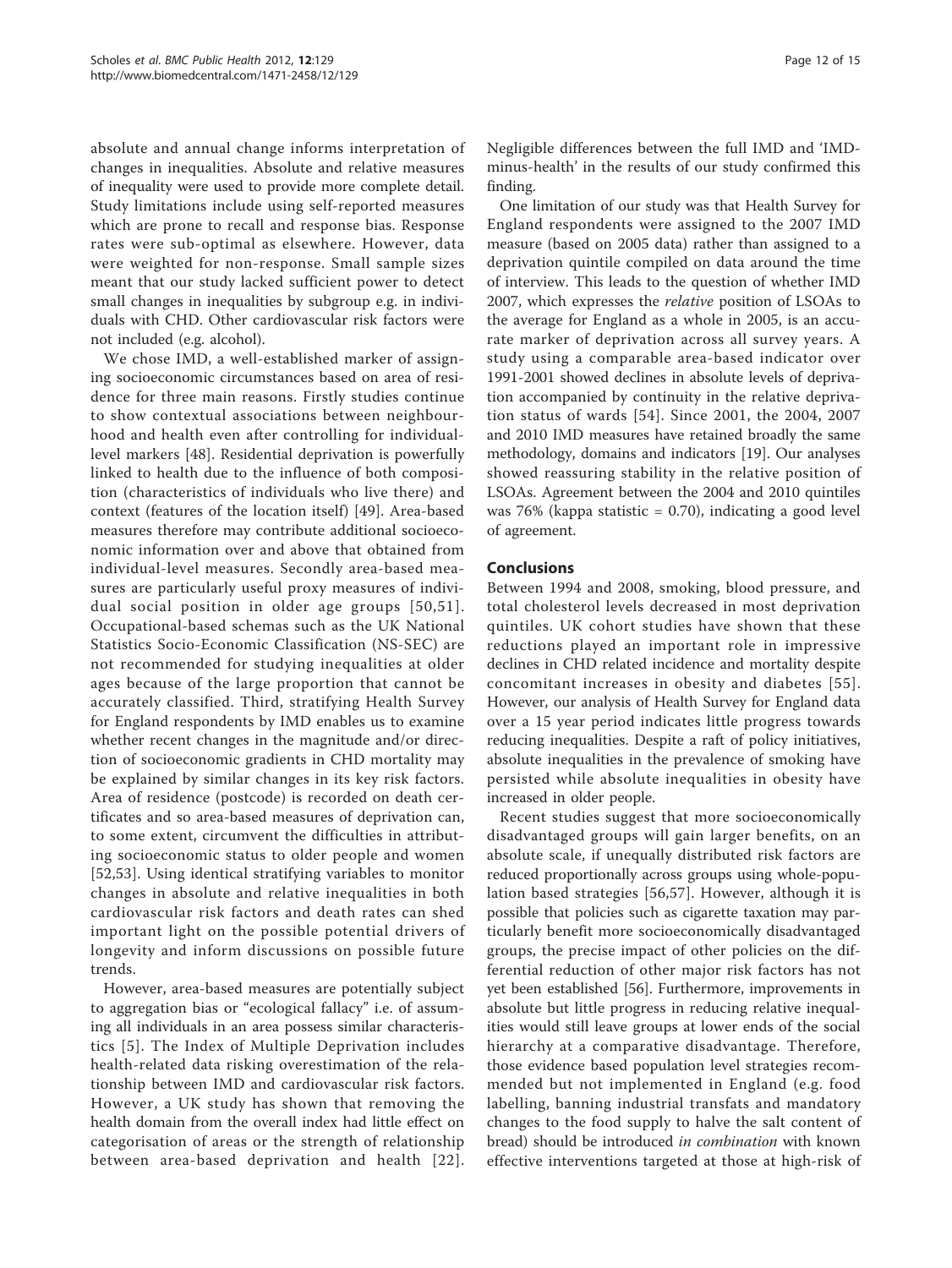<span id="page-12-0"></span>cardiovascular events to achieve a narrowing of social inequalities.

# Additional material

[Additional file 1: H](http://www.biomedcentral.com/content/supplementary/1471-2458-12-129-S1.PDF)ealth Survey for England 1994-2008 sample size (main interview), by gender, age and deprivation quintiles. The table shows the sample sizes in each year for the main interview.

[Additional file 2: H](http://www.biomedcentral.com/content/supplementary/1471-2458-12-129-S2.PDF)ealth Survey for England 1994-2008 sample size (nurse visit), by gender, age and deprivation quintiles. The table shows the sample sizes in each year for the nurse visit.

[Additional file 3: H](http://www.biomedcentral.com/content/supplementary/1471-2458-12-129-S3.PDF)ealth Survey for England 1994-2008 sample size (blood sample), by gender, age and deprivation quintiles. The table shows the sample sizes in each year for the collection of blood samples.

[Additional file 4: A](http://www.biomedcentral.com/content/supplementary/1471-2458-12-129-S4.PDF)bsolute and relative inequalities in cardiovascular risk factors in men (95% CIs in parentheses) by agegroup (using IMD excluding the health domain). The table shows absolute and relative inequalities in cardiovascular risk factors in men calculated using the 'IMD-minus-health domain' quintiles.

[Additional file 5: A](http://www.biomedcentral.com/content/supplementary/1471-2458-12-129-S5.PDF)bsolute and relative inequalities in cardiovascular risk factors in women (95% CIs in parentheses) by age-group (using IMD excluding the health domain). The table shows absolute and relative inequalities in cardiovascular risk factors in women calculated using the 'IMD-minus-health domain' quintiles.

[Additional file 6: A](http://www.biomedcentral.com/content/supplementary/1471-2458-12-129-S6.PDF)bsolute change in cardiovascular risk factors in men aged 16-54 years, by deprivation quintiles. The table shows the absolute change in cardiovascular risk factors between the most affluent and most deprived fifths over 1994-2008 with accompanying 95% confidence intervals.

[Additional file 7: A](http://www.biomedcentral.com/content/supplementary/1471-2458-12-129-S7.PDF)bsolute change in cardiovascular risk factors in men aged ≥ 55 years, by deprivation quintiles. The table shows the absolute change in cardiovascular risk factors between the most affluent and most deprived fifths over 1994-2008 with accompanying 95% confidence intervals.

[Additional file 8: A](http://www.biomedcentral.com/content/supplementary/1471-2458-12-129-S8.PDF)bsolute change in cardiovascular risk factors in women aged 16-54 years, by deprivation quintiles. The table shows the absolute change in cardiovascular risk factors between the most affluent and most deprived fifths over 1994-2008 with accompanying 95% confidence intervals.

[Additional file 9: A](http://www.biomedcentral.com/content/supplementary/1471-2458-12-129-S9.PDF)bsolute change in cardiovascular risk factors in women aged  $\geq$  55 years, by deprivation quintiles. The table shows the absolute change in cardiovascular risk factors between the most affluent and most deprived fifths over 1994-2008 with accompanying 95% confidence intervals.

[Additional file 10: A](http://www.biomedcentral.com/content/supplementary/1471-2458-12-129-S10.PDF)nnual change in cardiovascular risk factors in men, by deprivation quintile and age. The table shows the annual change in cardiovascular risk factors for all deprivation fifths with accompanying 95% confidence intervals.

[Additional file 11: A](http://www.biomedcentral.com/content/supplementary/1471-2458-12-129-S11.PDF)nnual change in cardiovascular risk factors in women, by deprivation quintile and age. The table shows the annual change in cardiovascular risk factors for all deprivation fifths with accompanying 95% confidence intervals.

#### Abbreviations

BMI: Body mass index; CHD: Coronary heart disease; CI: Confidence interval; HSfE: Health Survey for England; IMD: Index of Multiple Deprivation 2007; LSOA: Lower Super Output Area; NHS: National Health Service; NS-SEC: National Statistics Socio-Economic Classification; PR: Prevalence ratio; SBP: Systolic blood pressure; TC: Total cholesterol; UCL: University College London; UK: United Kingdom.

#### Acknowledgements

We thank Emily Diment and Julia Hall at the National Centre for Social Research for linking the IMD variables to the survey data and Jenny Mindell

SS and MB are honorary research staff at UCL, funded by Legal and General Assurance Society Limited as part of its wider research collaboration with UCL on understanding the drivers of longevity. HL is supported by Legal and General Assurance Society Limited. RR and SC are supported by the Higher Education Funding Council and RR is partly funded by the National Institute for Health Research University College London Hospital/University College London Comprehensive Biomedical Research Centre. MOF is partly funded by the European Union and the UK Medical Research Council. NH is partly funded by the NHS.

The Health Survey for England was funded by the Department of Health/ Information Centre for Health and Social Care.

#### Author details

<sup>1</sup> Centre of Applied Health Research, University College London, 1-19 Torrington Place, London WC1E 6BT, UK. <sup>2</sup> Pensions and Annuity Group, Legal and General Assurance Society Limited, Surrey KT20 6EU, UK. <sup>3</sup>Institute of Psychology, Health and Society, University of Liverpool, Liverpool L69 3GB, UK.

#### Authors' contributions

RR and SC: principal investigators of the project and SC is guarantor of the article; MB: overall coordinator of the project; SS: responsible for the design, analyses and drafting of the manuscript. All coauthors commented on the analysis and interpretation of the findings and approved the final version of the manuscript.

#### Competing interests

The authors declare that they have no competing interests.

#### Received: 11 April 2011 Accepted: 14 February 2012 Published: 14 February 2012

#### References

- 1. Capewell S, Morrison CE, McMurray JJ: [Contribution of modern](http://www.ncbi.nlm.nih.gov/pubmed/10092564?dopt=Abstract) [cardiovascular treatment and risk factor changes to the decline in](http://www.ncbi.nlm.nih.gov/pubmed/10092564?dopt=Abstract) [coronary heart disease mortality in Scotland between 1975 and 1994.](http://www.ncbi.nlm.nih.gov/pubmed/10092564?dopt=Abstract) Heart 1999, 81:380-386.
- 2. Unal B, Critchley JA, Capewell S: [Explaining the decline in coronary heart](http://www.ncbi.nlm.nih.gov/pubmed/14993137?dopt=Abstract) [disease mortality in England and Wales between 1981 and 2000.](http://www.ncbi.nlm.nih.gov/pubmed/14993137?dopt=Abstract) Circulation 2004, 109:1101-1107.
- 3. Capewell S, Beaglehole R, Seddon M, McMurray JJ: [Explanation for the](http://www.ncbi.nlm.nih.gov/pubmed/11004141?dopt=Abstract) [decline in coronary heart disease mortality rates in Auckland, New](http://www.ncbi.nlm.nih.gov/pubmed/11004141?dopt=Abstract) [Zealand, between 1982 and 1993.](http://www.ncbi.nlm.nih.gov/pubmed/11004141?dopt=Abstract) Circulation 2000, 102:1511-1516.
- 4. Hunink MGM, Goldman L, Tosteson ANA, Mittleman MA, Goldman PA, Williams LW, Tsevat J, Weinstein MC: [The recent decline in mortality from](http://www.ncbi.nlm.nih.gov/pubmed/9032159?dopt=Abstract) [coronary heart disease, 1980-1990. The effect of secular trends in risk](http://www.ncbi.nlm.nih.gov/pubmed/9032159?dopt=Abstract) [factors and treatments.](http://www.ncbi.nlm.nih.gov/pubmed/9032159?dopt=Abstract) JAMA 1997, 277:535-542.
- 5. Kaplan GA, Keil JE: [Socioeconomic factors and cardiovascular disease: a](http://www.ncbi.nlm.nih.gov/pubmed/8403348?dopt=Abstract) [review of the literature.](http://www.ncbi.nlm.nih.gov/pubmed/8403348?dopt=Abstract) Circulation 1993, 88:1973-1988.
- 6. Marmot MG, Shipley MJ, Rose G: [Inequalities in death specific](http://www.ncbi.nlm.nih.gov/pubmed/6143919?dopt=Abstract) [explanations of a general pattern?](http://www.ncbi.nlm.nih.gov/pubmed/6143919?dopt=Abstract) Lancet 1984, 1:1003-1006.
- 7. O'Flaherty M, Bishop J, Redpath A, McLaughlin T, Murphy D, Chalmers J, Capewell S: [Coronary heart disease mortality among young adults in](http://www.ncbi.nlm.nih.gov/pubmed/19602713?dopt=Abstract) [Scotland in relation to social inequalities: time trend study.](http://www.ncbi.nlm.nih.gov/pubmed/19602713?dopt=Abstract) BMJ 2009, 339:b2613.
- 8. Bajekal M, Scholes S, O'Flaherty M, Raine R, Norman P, Capewell S: Trends in CHD mortality by socioeconomic circumstances, England 1982-2006 [abstract]. J Epidemiol Community Health 2010, 64(Suppl 1):PA2.
- 9. Harper S, Lynch J, Davey Smith G: [Social determinants and the decline of](http://www.ncbi.nlm.nih.gov/pubmed/21219168?dopt=Abstract) [cardiovascular diseases: understanding the links.](http://www.ncbi.nlm.nih.gov/pubmed/21219168?dopt=Abstract) Annu Rev Public Health 2011, 32:39-69.
- 10. Ramsey SE, Whincup PH, Hardoon SL, Lennon LT, Morris RW, Wannamethee SG: Social class differences in secular trends in established coronary risk factors over 20 years: a cohort study of British men from 1978-80 to 1998-2000. PLoS One 2011, 5:e19742.
- 11. Harper S, King NB, Meersman SC, Reichman ME, Breen N, Lynch J: [Implicit](http://www.ncbi.nlm.nih.gov/pubmed/20377756?dopt=Abstract) [value judgments in the measurement of health inequalities.](http://www.ncbi.nlm.nih.gov/pubmed/20377756?dopt=Abstract) Milbank Q 2010, 88:4-29.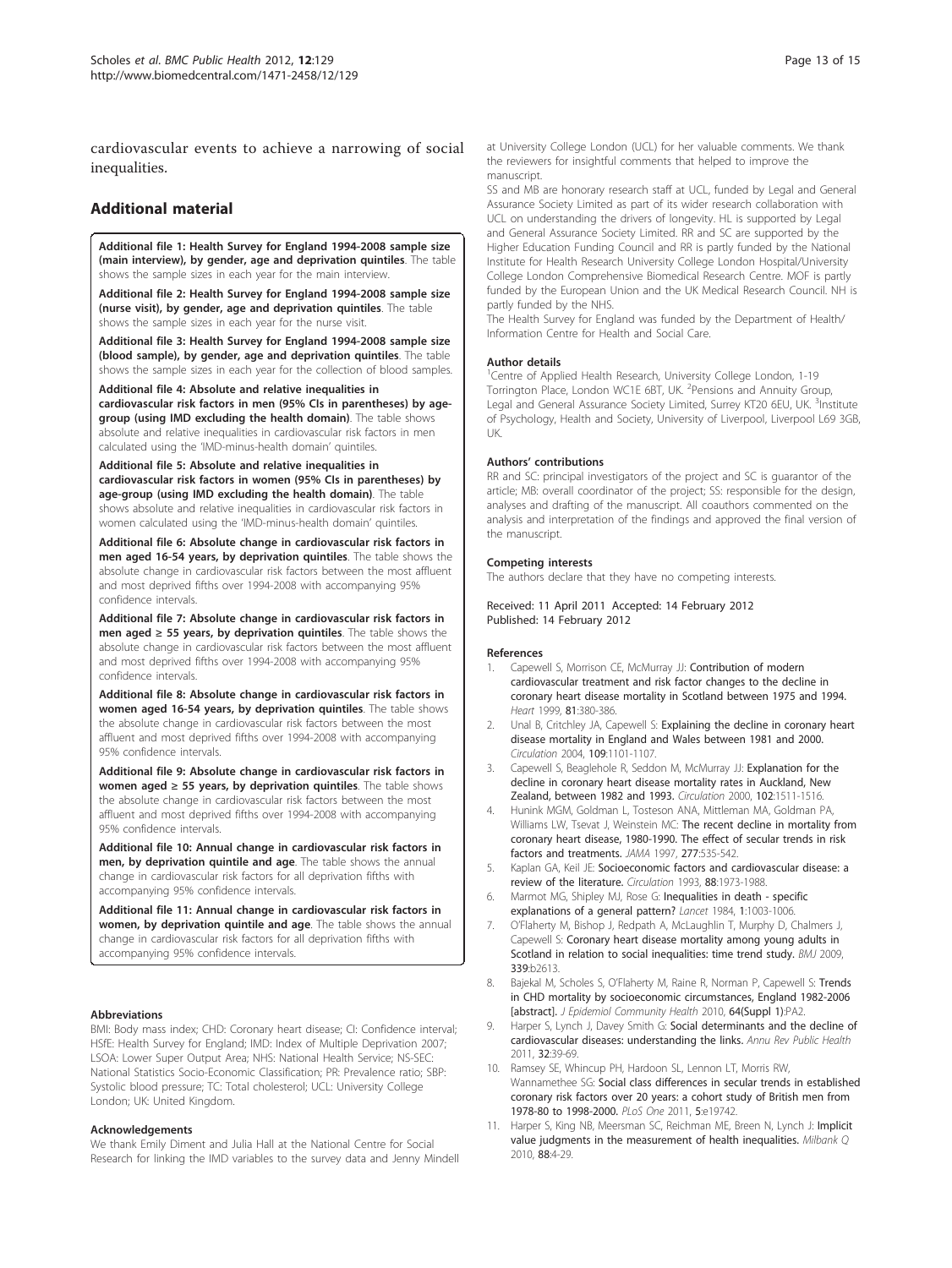- <span id="page-13-0"></span>12. Houweling TAJ, Kunst AE, Huisman M, Mackenbach JP: [Using relative and](http://www.ncbi.nlm.nih.gov/pubmed/17967166?dopt=Abstract) [absolute measures for monitoring health inequalities: experiences from](http://www.ncbi.nlm.nih.gov/pubmed/17967166?dopt=Abstract) [cross-national analyses on maternal and child health.](http://www.ncbi.nlm.nih.gov/pubmed/17967166?dopt=Abstract) Int J Equity Health 2007, 6:15.
- 13. McLaren L, McIntyre L, Kirkpatrick S: Rose'[s population strategy of](http://www.ncbi.nlm.nih.gov/pubmed/19887510?dopt=Abstract) [prevention need not increase social inequalities in health.](http://www.ncbi.nlm.nih.gov/pubmed/19887510?dopt=Abstract) Int J Epidemiol 2010, 39:372-377.
- 14. World Health Organization (regional office for Europe). [\[http://www.euro.](http://www.euro.who.int/en/what-we-do/health-topics/health-determinants/socioeconomic-determinants/policy/entry-points-for-addressing-socially-determined-health-inequities) [who.int/en/what-we-do/health-topics/health-determinants/socioeconomic](http://www.euro.who.int/en/what-we-do/health-topics/health-determinants/socioeconomic-determinants/policy/entry-points-for-addressing-socially-determined-health-inequities)[determinants/policy/entry-points-for-addressing-socially-determined-health](http://www.euro.who.int/en/what-we-do/health-topics/health-determinants/socioeconomic-determinants/policy/entry-points-for-addressing-socially-determined-health-inequities)[inequities\]](http://www.euro.who.int/en/what-we-do/health-topics/health-determinants/socioeconomic-determinants/policy/entry-points-for-addressing-socially-determined-health-inequities).
- 15. In Health Survey for England 2006. Vol 1 Cardiovascular disease and risk factors in adults. Edited by: Craig R, Mindell J. The Information Centre; 2008:.
- 16. National Institute for Health and Clinical Excellence: Cardiovascular risk assessment and the modification of blood lipids for the primary and secondary prevention of cardiovascular disease London; 2008.
- 17. Asia Pacific Cohort Studies Collaboration: [Blood pressure indices and](http://www.ncbi.nlm.nih.gov/pubmed/12756223?dopt=Abstract) [cardiovascular disease in the Asia-Pacific region: a pooled analysis.](http://www.ncbi.nlm.nih.gov/pubmed/12756223?dopt=Abstract) Hypertension 2003, 42:69-75.
- 18. Department for Communities and Local Government. [\[http://www.](http://www.communities.gov.uk/documents/communities/pdf/733520.pdf) [communities.gov.uk/documents/communities/pdf/733520.pdf\]](http://www.communities.gov.uk/documents/communities/pdf/733520.pdf).
- 19. Department for Communities and Local Government. [\[http://www.](http://www.communities.gov.uk/documents/statistics/pdf/1870718.pdf) [communities.gov.uk/documents/statistics/pdf/1870718.pdf\]](http://www.communities.gov.uk/documents/statistics/pdf/1870718.pdf).
- 20. Morgan O, Baker A: [Measuring deprivation in England and Wales using](http://www.ncbi.nlm.nih.gov/pubmed/16972693?dopt=Abstract) [2001 Carstairs scores.](http://www.ncbi.nlm.nih.gov/pubmed/16972693?dopt=Abstract) Health Stat Q 2006, 31:28-33.
- 21. Khang YH, Yun SC, Lynch JW: Monitoring trends in socioeconomic health inequalities: it matters how you measure. BMC Publ Health 2008, 8:66.
- 22. Adams J, White M: Removing the health domain from the Index of Multiple Deprivation 2004–effect on measured inequalities in census measures of health. J Public Health (Oxf) 2006, 28:379-383.
- 23. Danaei G, Finucane MM, Lin JK, Singh GM, Paciorek CJ, Cowan MJ, Farzadfar F, Stevens GA, Lim SS, Riley LM, Ezatti M, on behalf of the Global Burden of Metabolic Risk Factors of Chronic Diseases Collaborating Group (Blood Pressure): [National, regional, and global trends in systolic blood](http://www.ncbi.nlm.nih.gov/pubmed/21295844?dopt=Abstract) [pressure since 1980: systematic analysis of health examination surveys](http://www.ncbi.nlm.nih.gov/pubmed/21295844?dopt=Abstract) [and epidemiological studies with 786 country-years and 5.4 million](http://www.ncbi.nlm.nih.gov/pubmed/21295844?dopt=Abstract) [participants.](http://www.ncbi.nlm.nih.gov/pubmed/21295844?dopt=Abstract) Lancet 2011, 377:568-577.
- 24. Farzadfar F, Finucane MM, Danaei G, Pelizzari PM, Cowan MJ, Paciorek CJ, Singh GM, Lin JK, Stevens GA, Riley LM, Ezatti M, on behalf of the Global Burden of Metabolic Risk Factors of Chronic Diseases Collaborating Group (Cholesterol): [National, regional, and global trends in serum total](http://www.ncbi.nlm.nih.gov/pubmed/21295847?dopt=Abstract) [cholesterol since 1980: systematic analysis of health examination](http://www.ncbi.nlm.nih.gov/pubmed/21295847?dopt=Abstract) [surveys and epidemiological studies with 321 country-years and 3.0](http://www.ncbi.nlm.nih.gov/pubmed/21295847?dopt=Abstract) [million participants.](http://www.ncbi.nlm.nih.gov/pubmed/21295847?dopt=Abstract) Lancet 2011, 377:578-586.
- 25. Finucane MM, Stevens GA, Cowan MJ, Danaei G, Lin JK, Paciorek CJ, Singh GM, Gutierrez HR, Lu Y, Bahalim AN, Farzadfar F, Riley LM, Ezatti M, on behalf of the Global Burden of Metabolic Risk Factors of Chronic Diseases Collaborating Group (Body Mass Index): [National, regional, and](http://www.ncbi.nlm.nih.gov/pubmed/21295846?dopt=Abstract) [global trends in body mass index since 1980: systematic analysis of](http://www.ncbi.nlm.nih.gov/pubmed/21295846?dopt=Abstract) [health examination surveys and epidemiological studies with 960](http://www.ncbi.nlm.nih.gov/pubmed/21295846?dopt=Abstract) [country-years and 9.1 million participants.](http://www.ncbi.nlm.nih.gov/pubmed/21295846?dopt=Abstract) Lancet 2011, 377:557-567.
- 26. Wardle H, Mindell J: Adult cigarette smoking. In Health Survey for England 2007. Vol 1 Healthy lifestyles: knowledge, attitudes and behaviour. Edited by: Craig R, Shelton N. London: National Centre for Social Research and the Department of Epidemiology at University College Medical School; 2008:149-163.
- 27. Primatesta P, Brookes M, Poulter NR: [Improved hypertension management](http://www.ncbi.nlm.nih.gov/pubmed/11641294?dopt=Abstract) and control–[results from the Health Survey for England 1998.](http://www.ncbi.nlm.nih.gov/pubmed/11641294?dopt=Abstract) Hypertension 2001, 38:827-832.
- 28. Primatesta P, Poulter NR: [Improvement in hypertension management in](http://www.ncbi.nlm.nih.gov/pubmed/16685220?dopt=Abstract) [England: results from the Health Survey for England 2003.](http://www.ncbi.nlm.nih.gov/pubmed/16685220?dopt=Abstract) J Hypertens 2006, 24:1187-1192.
- 29. Bécaras L, Mindell J: Blood analytes. In Health Survey for England 2008. Vol 1 Physical activity and fitness. Edited by: Craig R, Mindell J, Hirani V. London: National Centre for Social Research and the Department of Epidemiology at University College Medical School; 2009:221-240.
- 30. Mindell J, Aresu M, Zaninotto P, Falaschetti E, Poulter N: Improving lipid profiles and increasing use of lipid-lowering therapy in England: results from a national cross-sectional survey-2006. Clin Endocrinol (Oxf) 2006, 75:621-627.
- 31. Doyle-Francis M: Adult fruit and vegetable consumption. In National Centre for Social Research and the Department of Epidemiology at University College Medical School. Edited by: Craig R, Mindell J, Hirani V. London: National Centre for Social Research and the Department of Epidemiology at University College Medical School; 2009:241-259.
- 32. Stamatakis E, Chaudhury M: [Temporal trends in adults](http://www.ncbi.nlm.nih.gov/pubmed/18658250?dopt=Abstract)' sports [participation patterns in England between 1997 and 2006: the Health](http://www.ncbi.nlm.nih.gov/pubmed/18658250?dopt=Abstract) [Survey for England.](http://www.ncbi.nlm.nih.gov/pubmed/18658250?dopt=Abstract) Br J Sports Med 2008, 42:901-908.
- 33. Hirani V: Anthropometric measures, overweight and obesity. In Health Survey for England 2008. Vol 1 Physical activity and fitness. Edited by: Craig R, Mindell J, Hirani V. London: National Centre for Social Research and the Department of Epidemiology at University College Medical School; 2009:181-206.
- 34. Shelton N: Diabetes. In Health Survey for England 2006. Vol 1 Cardiovascular disease and risk factors in adults. Edited by: Craig R, Mindell J. London: National Centre for Social Research and the Department of Epidemiology at University College Medical School; 2008:63-84.
- 35. Imkampe AK, Gulliford MC: [Increasing socio-economic inequality in type 2](http://www.ncbi.nlm.nih.gov/pubmed/20685812?dopt=Abstract) [diabetes prevalence-repeated cross-sectional surveys in England 1994-](http://www.ncbi.nlm.nih.gov/pubmed/20685812?dopt=Abstract) [2006.](http://www.ncbi.nlm.nih.gov/pubmed/20685812?dopt=Abstract) Eur J Public Health 2011, 21:484-490.
- 36. Roth M: Self-reported physical activity in adults. In Health Survey for England 2008. Vol 1 Physical activity and fitness. Edited by: Craig R, Mindell J, Hirani V. London: National Centre for Social Research and the Department of Epidemiology at University College Medical School; 2009:21-58.
- 37. Bartley M, Fitzpatrick R, Firth D, Marmot M: [Social distribution of](http://www.ncbi.nlm.nih.gov/pubmed/11027193?dopt=Abstract) [cardiovascular disease risk factors: change among men in England 1984-](http://www.ncbi.nlm.nih.gov/pubmed/11027193?dopt=Abstract) [93.](http://www.ncbi.nlm.nih.gov/pubmed/11027193?dopt=Abstract) J Epidemiol Community Health 2000, 54:806-814.
- 38. Wardle H: Adult cigarette smoking. In Health Survey for England 2009. Vol 1 Health and lifestyles. Edited by: Craig R, Hirani V. London: National Centre for Social Research and the Department of Epidemiology at University College Medical School; 2010:151-166.
- 39. Anand SS, Yusuf S: [Stemming the global tsunami of cardiovascular](http://www.ncbi.nlm.nih.gov/pubmed/21295845?dopt=Abstract) [disease.](http://www.ncbi.nlm.nih.gov/pubmed/21295845?dopt=Abstract) Lancet 2011, 377:529-532.
- 40. Cappuccio FP, Capewell S: [How to cut down salt intake in populations.](http://www.ncbi.nlm.nih.gov/pubmed/21062774?dopt=Abstract) Heart 2010, 96:1863-1864.
- 41. Food Standards Agency: Impact Assessment of the Revised Salt Reduction Targets. London: FSA; 2009 [\[http://www.food.gov.uk/](http://www.food.gov.uk/multimedia/pdfs/consultation/iarevsaltredtargets19jun09.pdf) [multimedia/pdfs/consultation/iarevsaltredtargets19jun09.pdf\]](http://www.food.gov.uk/multimedia/pdfs/consultation/iarevsaltredtargets19jun09.pdf).
- 42. National Centre for Social Research: An assessment of dietary sodium levels among adults (aged 19-64) in the UK general population in 2008, based on analysis of dietary sodium in 24 hour urine samples National Centre for Social Research; 2008.
- 43. Howel D: [Trends in the prevalence of obesity and overweight in English](http://www.ncbi.nlm.nih.gov/pubmed/20338088?dopt=Abstract) [adults by age and birth cohort, 1991-2006.](http://www.ncbi.nlm.nih.gov/pubmed/20338088?dopt=Abstract) Public Health Nutr 2010, 14:27-33.
- 44. Pierce M, Zaninotto P, Steel N, Mindell J: [Undiagnosed diabetes in](http://www.ncbi.nlm.nih.gov/pubmed/19573116?dopt=Abstract) [England - becoming a thing of the past.](http://www.ncbi.nlm.nih.gov/pubmed/19573116?dopt=Abstract) Diabet Med 2009, 26:679-685.
- 45. Hardoon SL, Morris RW, Thomas MC, Wannamethee SG, Lennon LT, Whincup PH: [Is the recent rise in type 2 diabetes incidence from 1984 to](http://www.ncbi.nlm.nih.gov/pubmed/20413526?dopt=Abstract) [2007 explained by the trend in increasing BMI? Evidence from a](http://www.ncbi.nlm.nih.gov/pubmed/20413526?dopt=Abstract) [prospective study of British men.](http://www.ncbi.nlm.nih.gov/pubmed/20413526?dopt=Abstract) Diabetes Care 2010, 33:1494-1496.
- 46. Chesterman J, Judge K, Bauld L, Ferguson J: [How effective are the English](http://www.ncbi.nlm.nih.gov/pubmed/15755261?dopt=Abstract) [smoking treatment services in reaching disadvantaged smokers?](http://www.ncbi.nlm.nih.gov/pubmed/15755261?dopt=Abstract) Addiction 2005, 100:36-45.
- 47. Hiscock R, Judge K, Bauld L: Social inequalities in quitting smoking: what factors mediate the relationship between socioeconomic position and smoking cessation? J Public Health (Oxf) 2010, 33:39-47.
- Davey Smith G, Hart C, Watt G, Hole D, Hawthorne V: [Individual social](http://www.ncbi.nlm.nih.gov/pubmed/9764262?dopt=Abstract) [class, area-based deprivation, cardiovascular disease factors, and](http://www.ncbi.nlm.nih.gov/pubmed/9764262?dopt=Abstract) [mortality: the Renfrew and Paisley study.](http://www.ncbi.nlm.nih.gov/pubmed/9764262?dopt=Abstract) J Epidemiol Community Health 1998, 52:399-405.
- 49. MacIntyre S, MacIver S, Sooman A: Area, class, and health: should we be focusing on places or people? J Social Policy 1993, 22:13-34.
- 50. Grundy E, Holt G: [The socioeconomic status of older adults: how should](http://www.ncbi.nlm.nih.gov/pubmed/11707484?dopt=Abstract) [we measure it in studies of health inequalities?](http://www.ncbi.nlm.nih.gov/pubmed/11707484?dopt=Abstract) J Epidemiol Community Health 2001, 55:895-904.
- 51. Drever F, Doran T, Whitehead M: [Exploring the relation between class,](http://www.ncbi.nlm.nih.gov/pubmed/15194721?dopt=Abstract) [gender and self-rated general health using the new socioeconomic](http://www.ncbi.nlm.nih.gov/pubmed/15194721?dopt=Abstract) [classification. A study using data from the 2001 census.](http://www.ncbi.nlm.nih.gov/pubmed/15194721?dopt=Abstract) *J Epidemiol* Community Health 2004, 58:590-596.